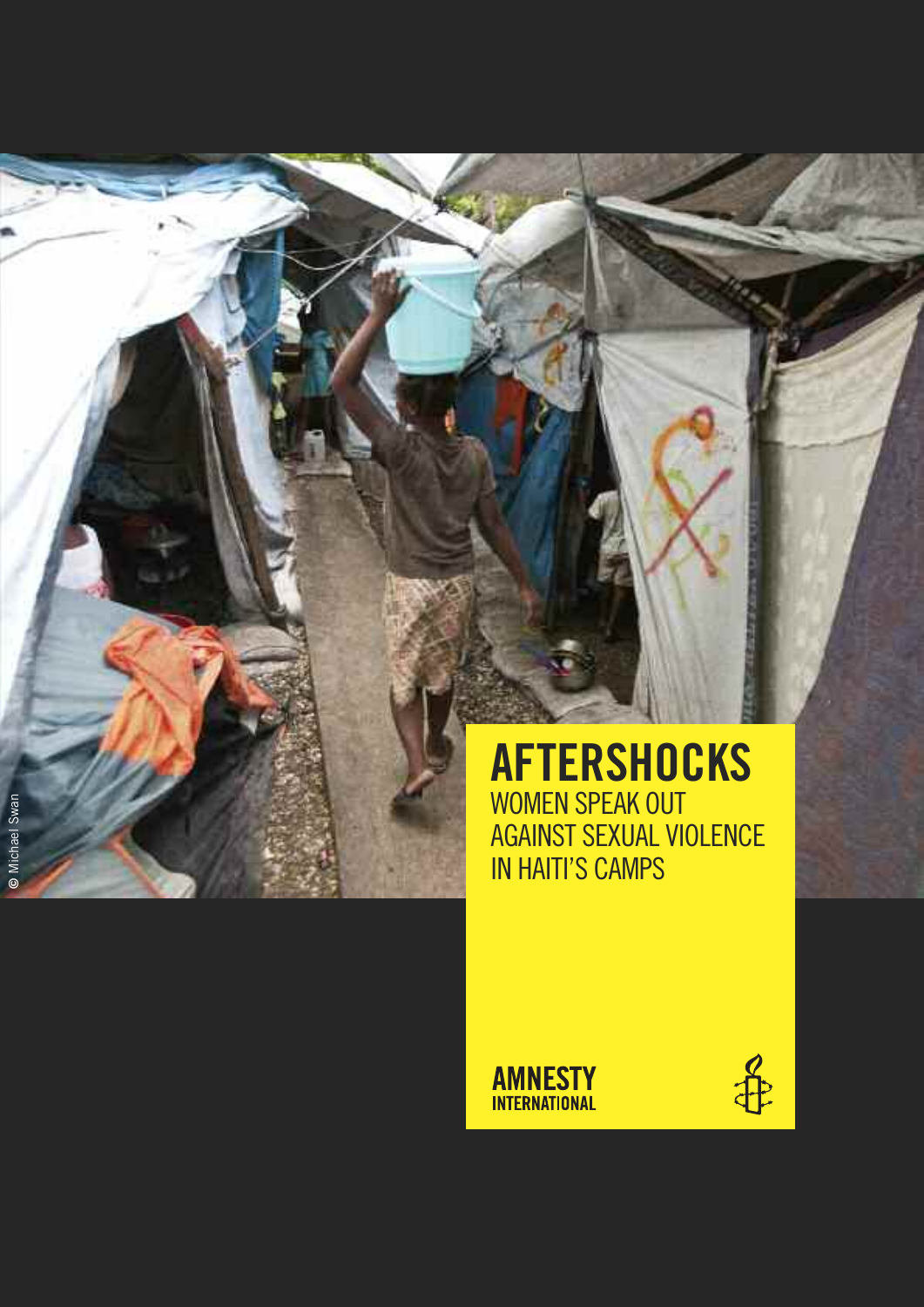**amnesty international is a global movement of 2.8 million supporters, members and activists in more than 150 countries and territories who campaign to end grave abuses of human rights.**

**our vision is for every person to enjoy all the rights enshrined in the universal Declaration of human rights and other international human rights standards.**

**we are independent of any government, political ideology, economic interest or religion and are funded mainly by our membership and public donations.**





**first published in 2011 by amnesty international ltd peter Benenson house 1 easton street london wc1x 0Dw united kingdom**

**© amnesty international 2011**

**index: amr 36/001/2011 original language: english printed by amnesty international, international secretariat, united kingdom**

**all rights reserved. this publication is copyright, but may be reproduced by any method without fee for advocacy, campaigning and teaching purposes, but not for resale. the copyright holders request that all such use be registered with them for impact assessment purposes. for copying in any other circumstances, or for reuse in other publications, or for translation or adaptation, prior written permission must be obtained from the publishers, and a fee may be payable. to request permission, or for any other inquiries, please contact copyright@amnesty.org**

**Cover photo: camp for displaced people, haiti, november 2010. cc BY-nD 2.0 © michael swan**

**amnesty.org**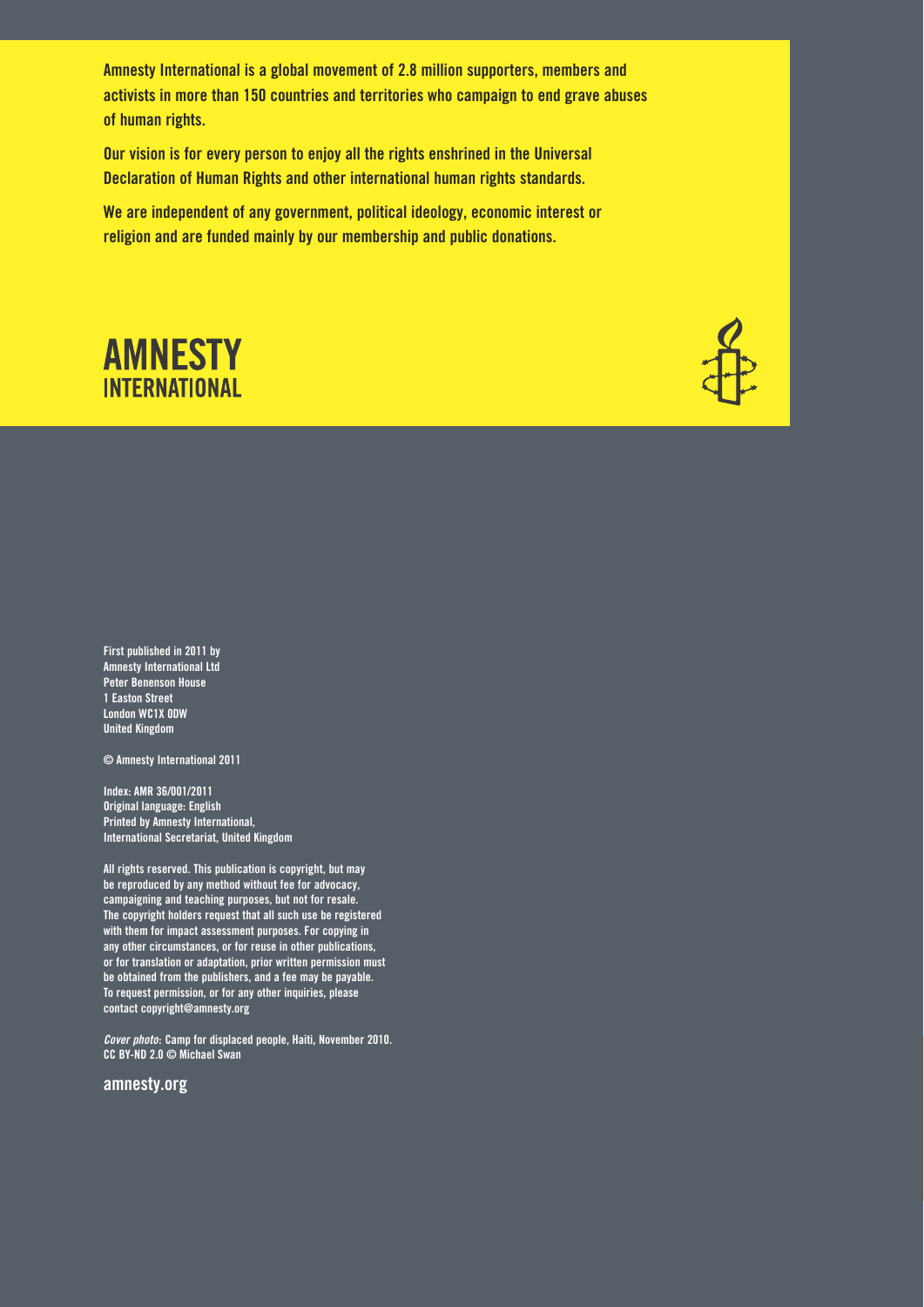# **CONTENTS**

| SPEAKING OUT AGAINST SEXUAL AND GENDER-BASED VIOLENCE 5 |  |
|---------------------------------------------------------|--|
|                                                         |  |
|                                                         |  |
|                                                         |  |
|                                                         |  |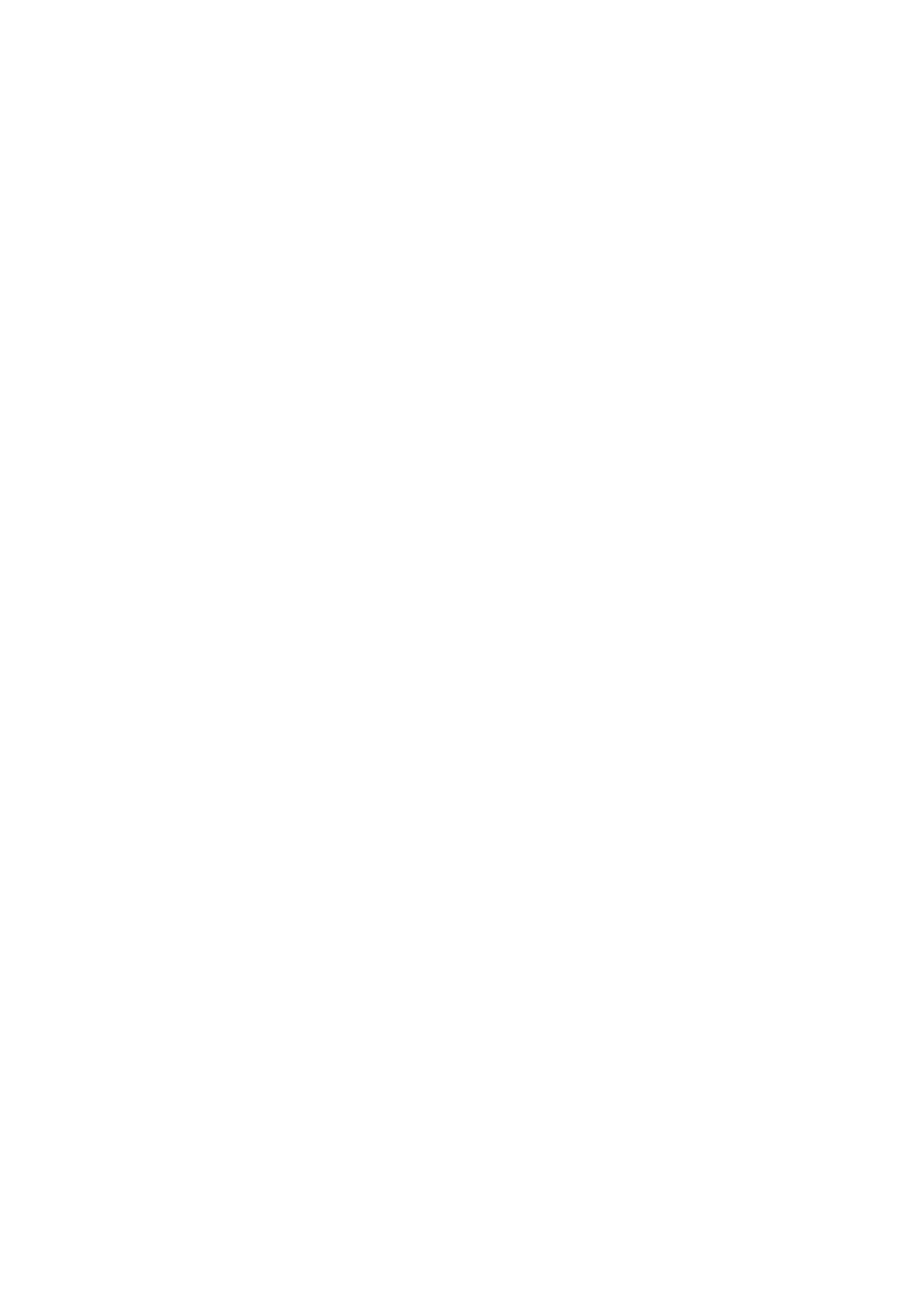1

# INTRODUCTION

"In our camp we cannot live in peace; at night we cannot go out. There is gunfire all the time and things are set alight… Where I live, I am afraid. We don't have a good life; it is not a good area... We are afraid. We can be raped at any moment... We are forced to live in misery."

Dina, a rape survivor

The January 2010 earthquake devastated Haiti. Described by the UN Secretary-General as "one of the largest, most serious natural disasters in recent decades", the earthquake unleashed a humanitarian crisis demanding unprecedented international action.<sup>1</sup> More than 230,000 people were killed and 300,000 more injured. Large parts of Port-au-Prince, Jacmel and Léogâne and other smaller towns and outlying areas were turned to rubble, leaving nearly 2 million people homeless.

One year later, more than 1,050,000 people are still living in the 1,199 tent cities that sprang up in the Port-au-Prince area and in the south of the country.<sup>2</sup> Most are informal settlements which appeared in the immediate aftermath of the earthquake as survivors emerged from their devastated homes. Conditions in most camps are appalling and shelter is precarious. In many cases camps replicate the pervasive poverty, inequality and social exclusion which had blighted the lives of marginalized communities for years. Before the earthquake, poverty was not only widespread, it was extreme affecting more than half of the population. Concentration of wealth was also extreme ranking Haiti the second country in the Americas with the most unequal distribution of household income.<sup>3</sup> The earthquake exacerbated pre-existing violations of economic and social rights.

According to international experts on internal displacement, people forcibly displaced by conflict or natural or human-made disasters are at further risk of human rights violations.<sup>4</sup> January's earthquake in Haiti was no exception. Communities already at risk became more vulnerable to abuse by being displaced and losing the networks that had provided support and enabled them to sustain themselves and their families.

The earthquake also flattened government buildings and infrastructures throughout the capital, crippling its capacity to respond to the emergency or assume a leading role in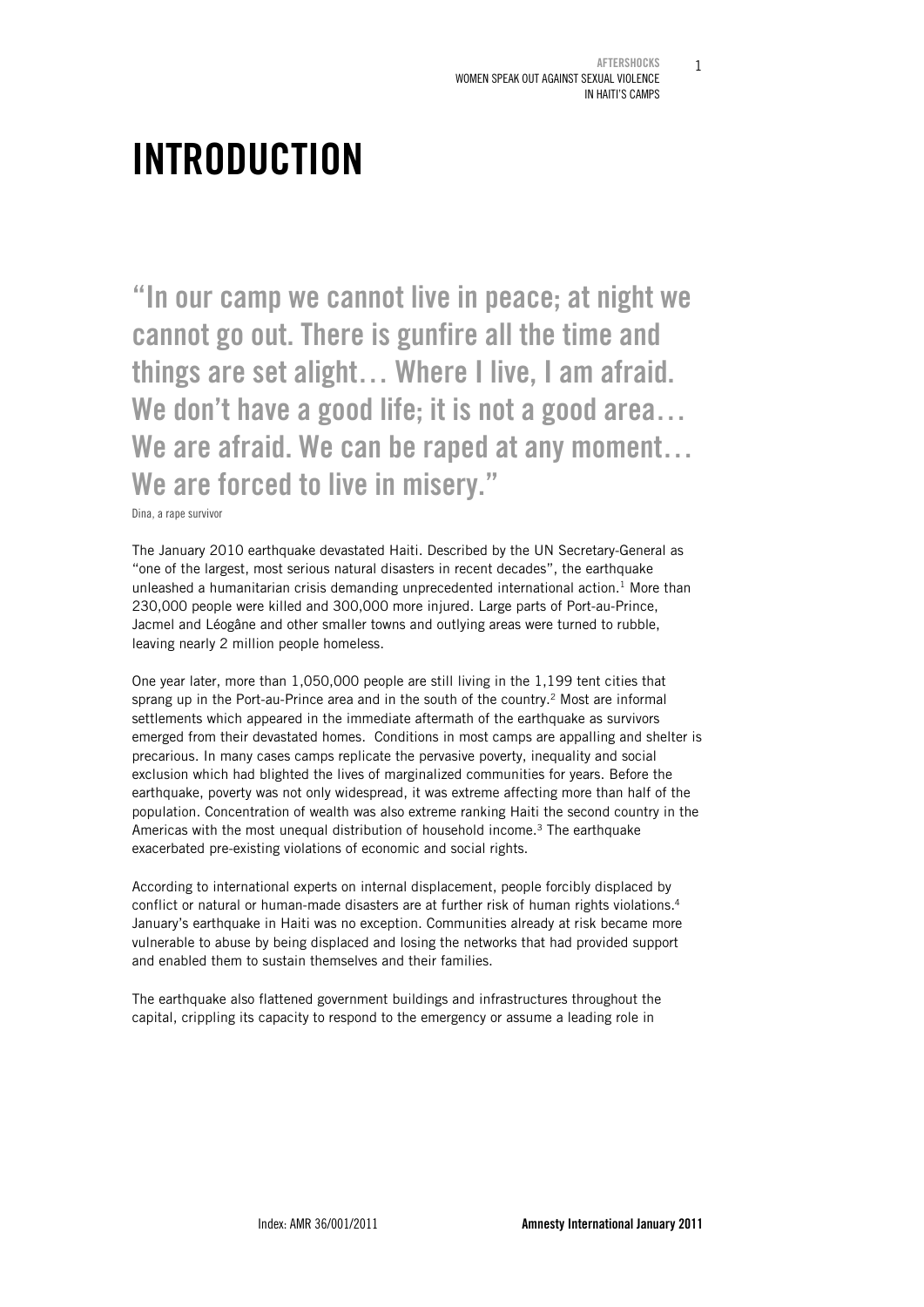AFTERSHOCKS WOMEN SPEAK OUT AGAINST SEXUAL VIOLENCE IN HAITI'S CAMPS  $\mathfrak{D}$ 

coordinating the humanitarian response. Police stations, courts of justice, administrative buildings, clinics and hospitals have been reduced to rubble or severely damaged. The international community stepped in swiftly to fill the gap and although coordination problems arose early on in the crisis, over the months it helped to restore some essential services. However, while much effort and commitment has been invested in trying to ensure basic medical attention, food and water, little attention has been paid to the equally important right of women and girls to be protected from sexual violence.

Sexual and other forms of gender-based violence<sup>5</sup> were widespread in Haiti before 12 January 2010, but the earthquake shattered what few protection mechanisms did exist.<sup>6</sup> Since the earthquake, the specific needs of girls and women living in camps relating to the prevention of and response to gender-based violence have been inadequate. The risk of rape and other forms of gender-based violence in Haiti's camps has increased dramatically in the past year. Perpetrators are often members of youth gangs who operate after dark. Women and girls, already struggling to come to terms with the grief and trauma of losing their loved ones, homes and livelihoods in the earthquake, are living in camps in tents that cannot be made secure, with the constant threat of sexual violence. Without access to medical care and with little prospect of receiving any support or seeing their attackers brought to justice, survivors see no end to their plight. This report highlights the protection needs of women and girls in camps against the background of research undertaken by Amnesty International and other organizations on violence against women and girls after the earthquake.

### **GUERLINE**

"At night, we cannot sleep because of the violence. Bandits and rapists don't sleep. They don't stop shooting, making a racket, firing at us… all night long. Yesterday evening we had to leave the camp. We didn't have anywhere else to go. We took to the streets. They [the "bandits"] ran after me and I hurt my foot… We couldn't sleep, we stayed awake all night with the children."

My daughter was raped and so I sent her to the provinces [outside Port-au-Prince]. Four men raped her… She is 13 years old. That happened around 2am, a Tuesday in March… I don't remember the date…They told me that if I talked about it, they would kill me… They said that if I went to the police, they would shoot me dead… That's why I didn't go to the police. I'm scared. They threatened me…There is nowhere safe where I can live so I had to keep quiet… I didn't take my daughter to the hospital. She was too scared. I sent her to another town where some relatives live… Ever since, I've been unable to get this out of my head… At Place Mausolée, there is no security at all. I am already a victim but I don't know where to go… There is no place for me to go."

Guerline was also raped on the night her daughter was attacked. She cannot identify the attackers because they were wearing hoods. She told Amnesty International that the police drive past the camp, but they never go inside. Guerline and three of her children have been living under some sheets in Place Mausolée, near the former Court of Justice, in Port-au-Prince since their home was destroyed. Her husband was killed in the earthquake.

The Haitian state and its agents are responsible under international human rights law for ensuring security and protection in the camps.<sup>7</sup> This responsibility includes the specific obligation to ensure protection against and redress for all forms of gender-based violence against women and girls.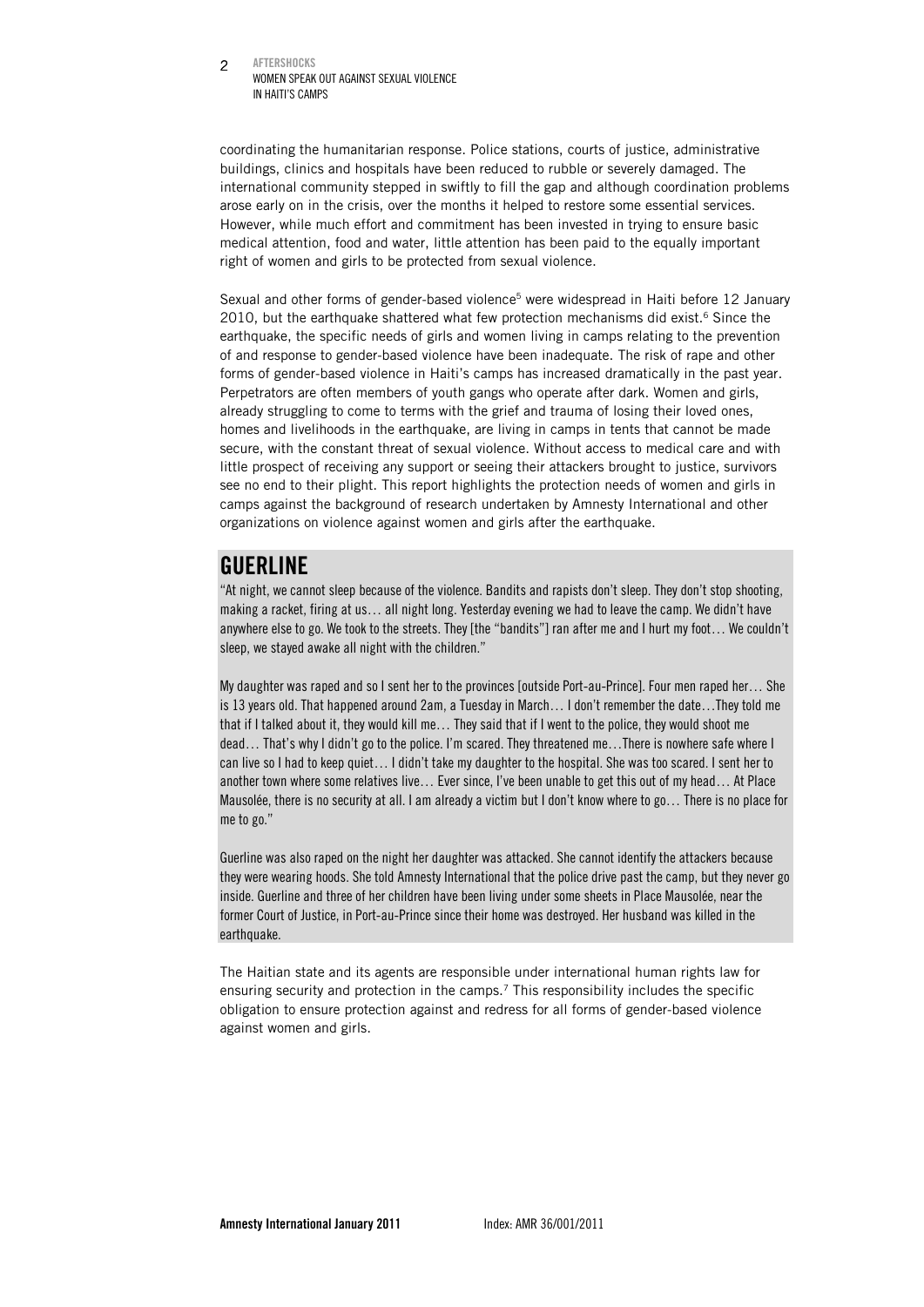3

While the UN Stabilization Mission in Haiti (MINUSTAH) and the various UN agencies, including UNICEF and UNFPA with their clear protection mandates, assist the government in meeting its duties, they do not replace the government's role or relieve it of its human rights obligation. Under these standards, internally displaced persons have the right to expect the same level of protection as the rest of the Haitian population. Protection, in the context of a humanitarian emergency, is understood as all activities aimed at obtaining full respect for the rights of the individual in accordance with the letter and the spirit of human rights law (and international humanitarian and refugee law where applicable).<sup>8</sup> It covers the full range of human rights, including civil, political, economic, social and cultural rights.

The challenges facing the Haitian government, UN agencies and organizations providing humanitarian assistance are unquestionably extreme. Nonetheless, taking these difficulties into account, reports, particularly in the last six months of 2010, are consistently demonstrating that insufficient steps are being taken to ensure protection for women and girls in the vast majority of camps by failing to address the factors contributing to genderbased violence in the camps.<sup>9</sup>

At the heart of the problem, according to the Representative of the UN Secretary-General on the Human Rights of Internally Displaced Persons, Walter Kälin, is that "underlying the lack of progress towards safer shelter is a larger failure on the part of the Government of Haiti to formulate and communicate to the public a plan on how to deal with the camps. This also affects the work of the IHRC [Interim Haiti Recovery Commission] on the subject."10

The lack of security in and around the camps is one of the main factors contributing to sexual and other forms of gender-based violence. Amnesty International's research and that of other international and national non-governmental organizations (NGOs) shows that protection measures have not been fully integrated into the humanitarian response and this is also contributing to an environment in which women and girls are exposed to high levels of gender-based violence.<sup>11</sup>

Haiti's new government which, according to the Constitution, should assume office in early February 2011, will inherit an ongoing humanitarian and human rights crisis. Not only are many agencies warning of deteriorating living conditions and insecurity in the camps, but the outbreak of cholera which is spreading to the camps will place an additional strain on an already complex situation. In this context, Amnesty International is calling on the new government to expedite a comprehensive plan to properly support the internally displaced and to adequately address the needs of the population living in the camps and ensure their rights are upheld. Specifically, the new government must ensure a comprehensive plan is implemented to improve security for women and girls and to address gender-based violence. A gender analysis and attention to women's and girls' needs must be fully integrated into every aspect of the recovery and reconstruction work.

This report includes stories from women and girls who became victims of rape in Haiti's camps after 12 January 2010. Amnesty International interviewed more than 50 women and girls living in makeshift camps in Port-au-Prince, Jacmel and Las Cahobas during March and June 2010.<sup>12</sup> Their names have been changed to protect their identities.

During two visits to Haiti since the earthquake, Amnesty International raised its concerns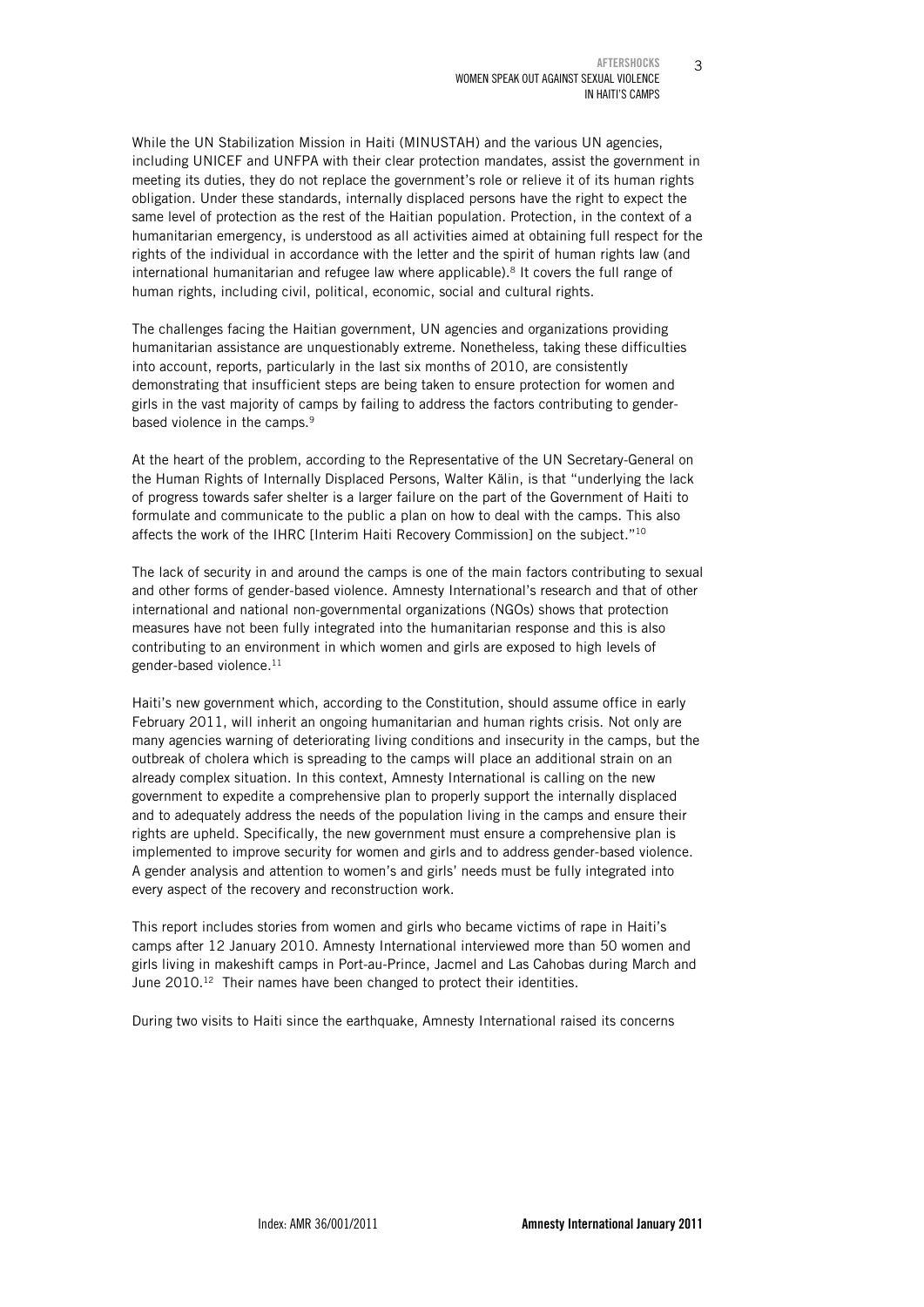AFTERSHOCKS WOMEN SPEAK OUT AGAINST SEXUAL VIOLENCE IN HAITI'S CAMPS 4

with the Haitian government in meetings with President René Préval and Prime Minister Jean-Max Bellerive, the Minister of Interior and the Director of Civil Protection, the Minister of Women's Affairs and Women's Rights, the Minister of Social Affairs, the General Director of the Haitian National Police, and the State Secretaries for Public Security and for Justice.

Amnesty International delegates also met with the Special Representative of the UN Secretary-General and head of MINUSTAH, the interim head of MINUSTAH's human rights section and human rights officers, UNICEF and UNFPA representatives, aid agencies and national and international NGOs.

The organization wishes to pay tribute to the courage of the women and girls who have shared their experiences and the organizations that support them.

### DINA

"I have been a member of FAVILEK [Fanm Viktim Leve Kanpe, Women Victims Arise, a women's grass-roots organization] for a long time. I was myself a victim of rape [before the earthquake]... On the evening of 20 January, several young men were firing gunshots in the air. They came into our shelter and grabbed my 19 year-old niece … They just came in, grabbed and her and dragged her away… She was raped by several men. They took her at around 9pm and let her go at around 2am…

She lost her mum during the earthquake so we took her in… I lived in Carrefour Feuilles, but since the earthquake, my shelter is in a camp in Martissant. My house collapsed. My father and my oldest daughter (aged 18) died. I used to trade in the streets but I lost everything.

In our camp we cannot live peacefully; at night we cannot go out. There is gunfire all the time and things are set alight… Where I live, I am afraid. We don't have a good life; it is not a good area… We are afraid. We can be raped at any moment… We are forced to live in misery.

I took my niece to the clinic and a doctor gave her some medicine… We didn't go to the police because we are scared. We don't know if the men are still in the area… They wore balaclavas and were armed."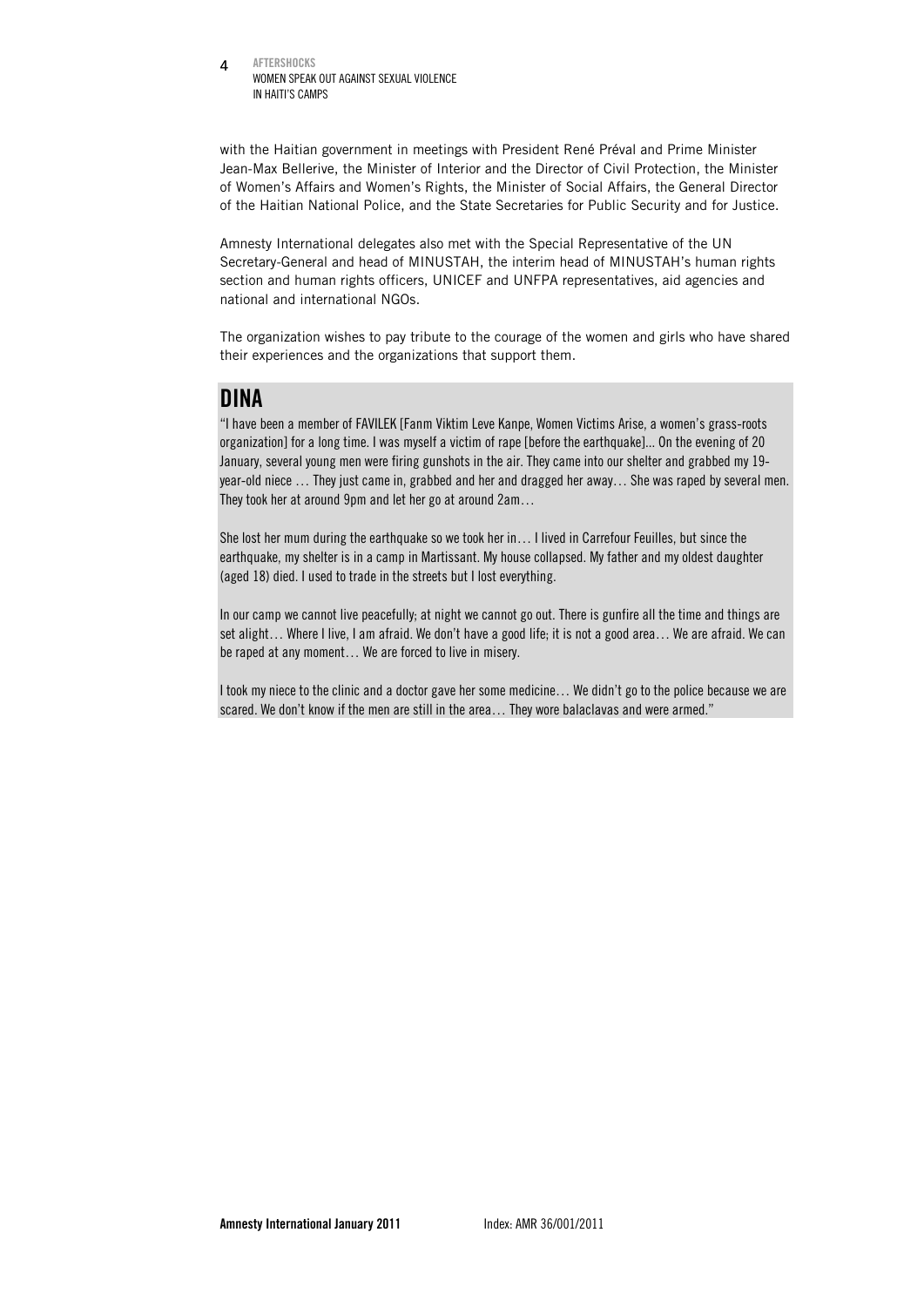5

# SPEAKING OUT AGAINST SEXUAL AND GENDER-BASED VIOLENCE

"I am a leader of KOFAVIV, a grass-roots women's organization that works with victims of sexual violence. I, myself, was a victim of rape in 1992 and again in 2003.

I live in a tent in a camp. I have witnessed violence against women and girls. And, I have also witnessed the completely inadequate government response. KOFAVIV has recorded at least 242 cases of rape since the earthquake. But, we have yet to see a case prosecuted…

# Voices like mine are often not heard in forums like these…"

Address by Malya Villard-Apollon, leader of the Commission of Women Victims for Victims (KOFAVIV), to the UN Human Rights Council, Geneva, 7 June 2010.

Sexual and gender-based violence are pervasive in Haiti. Although prevalent before the earthquake, displacement and the consequent precarious living conditions in makeshift camps has increased the risks women and girls face of rape and other sexual violence. The aftermath of the earthquake has seen a breakdown in the networks and structures – based on family and community – that afforded women and girls some degree of protection. Hundreds of cases of rape and other forms of gender-based violence have been reported in the camps during the year. However, many organizations working on the ground in Haiti believe that reported cases represent only a fraction of the real number of cases.<sup>13</sup>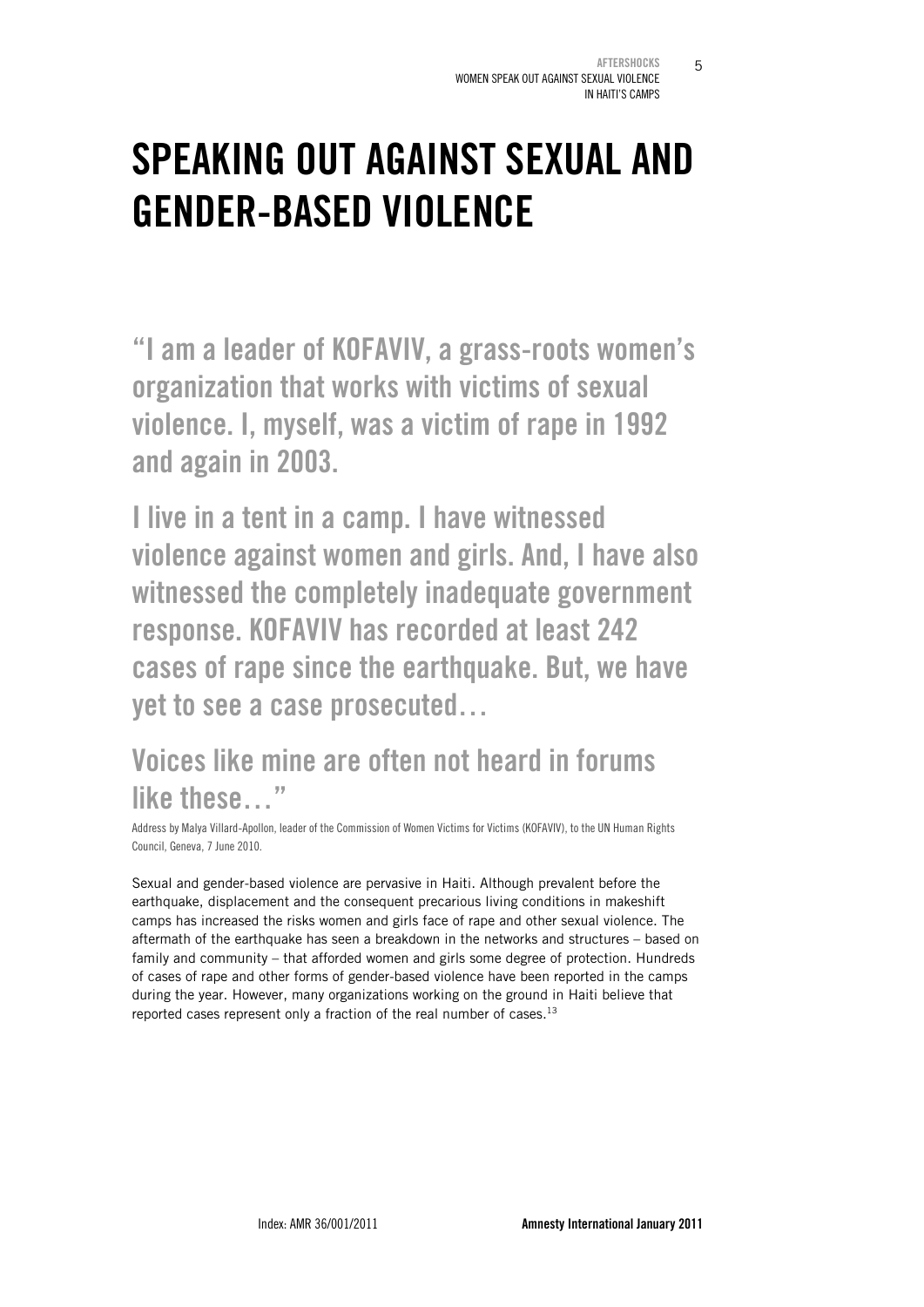#### AFTERSHOCKS WOMEN SPEAK OUT AGAINST SEXUAL VIOLENCE IN HAITI'S CAMPS 6

Most of the rape victims interviewed by Amnesty International were raped by armed men and youth gangs roaming the camps after dark. Their experiences reflect the pattern of abuses that have been reported throughout the year. One woman described how she had been raped on two separate occasions since the earthquake, highlighting the lack of protection measures in the camps.

Gender-based violence is one of the most serious protection issues facing displaced women and girls. Experience has also shown that the risks of gender-based violence faced by displaced women and girls living in camps increases over time because of the disruption of family order, protection and coping mechanisms combined with the loss of income and livelihoods.14 However, according to international experts on situations of internal displacement, protection remains one of the most neglected areas in humanitarian responses and planning.15 Lack of respect for human rights and entrenched discrimination against women are among the factors that help create an environment in which gender-based violence is more likely. Another key factor in increasing the risk of such violence is the failure to bring those responsible for attacks to justice. In Haiti, those committing these crimes know that the chances of their being brought to justice are slim to non-existent. The prevailing impunity for violence against women is a symptom of the long-term failings of Haiti's justice and law enforcement systems in making the protection of women and girls and investigation and prosecution of these crimes a priority.

Women interviewed by Amnesty International identified the following factors as those increasing the risks of gender-based violence in the camps:

 $\blacksquare$  the lack of security and policing inside the camps and the inadequate response by police officers to victims of rape;

 $\blacksquare$  the lack of lighting at night:

insecure and inadequate shelters – tents, tarps and sometimes just blankets and sheets – available to displaced people;

■ inadequate toilets/latrines and washing facilities in and around the camps:

 $\blacksquare$  the breakdown of law and order, with armed gangs carrying out attacks in the camps with total impunity;

- overcrowding in the camps:
- $\blacksquare$  the lack of access to any means of earning a living or generating income;
- $\blacksquare$  the unequal distribution of humanitarian and emergency aid between and within camps:

 $\blacksquare$  the lack of protective measures for survivors of sexual violence, putting them at risk of revictimization;

 $\blacksquare$  the lack of information about the concrete steps a survivor of sexual violence needs to follow to report the crime to the police and the judiciary.

In the second half of 2010, protection and security measures to reduce the risks faced by women and girls were implemented in some camps by local committees and humanitarian organizations. UN military personnel, UNPOL (the UN police) and the Haitian National Police (HNP) established patrols and a permanent presence in seven camps in the capital. However,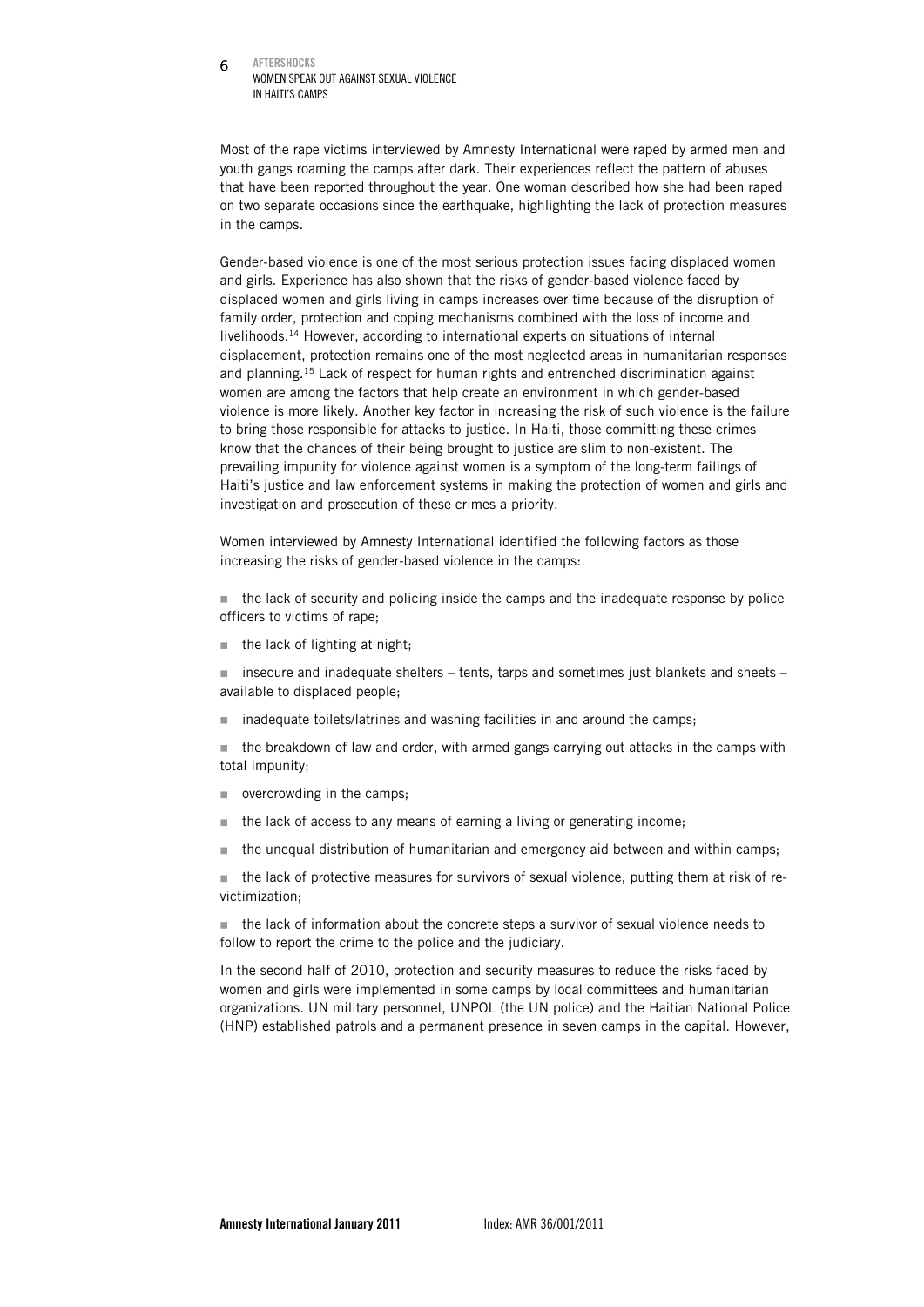7

InterAction, an alliance of US-based NGOs, reported in November that: "Overlooked was the fact that women and girls were at extreme risk of physical and sexual violence in their tents, inside displacement camps, and in less public places. Security efforts failed to address this insecurity and women and girls were left exposed."16 InterAction also stated that: "the security presence both in and outside camps remains minimal, leaving women and girls especially vulnerable to gender-based violence and trafficking."17

Efforts to increase security on the outskirts of camps have largely failed to address the insecurity women and girls face inside the camps. Rape survivors often told Amnesty International that Haitian police and UN patrols were seen on the road surrounding camps but rarely came into the camps.

# SUZIE

Suzie and her two young sons joined a friend in a makeshift shelter in Dessalines Square, Champ-de-Mars. They fled Cité Plus after the January earthquake destroyed the house they were living in and killed Suzie's parents, brothers and husband.

Suzie and her friend were both raped in front of their children by a gang of men who forced their way into their shelter at around 1am on 8 May. They were both gang raped: Suzie could not tell how many men there were because both women were blindfolded.

"After they left I didn't do anything. I didn't have any reaction… Women victims of rape should go to hospital, but I didn't go because I didn't have any money… I don't know where there is a clinic offering medical treatment for victims of violence."

Port-au-Prince's General Hospital is just a 15-minute walk away from Dessalines Square and a programme run by the Haitian government offers medical care for victims of rape, mostly free of charge. However, lack of information about what is available is preventing women like Suzie from getting the medical treatment they need. Suzie joined FAVILEK and has spoken out about her ordeal. However, she has not reported the rape to the authorities: "I didn't go to the police because I don't know who the men were that raped me." She told Amnesty International: "The police patrol the streets but I've never seen them inside the camp."

The Protection Cluster,<sup>18</sup> led and coordinated by the UN Office of the High Commissioner for Human Rights, reported in June that a consistent pattern was emerging, suggesting "inadequate prevention and response" to rape.<sup>19</sup> The report went on: "no perpetrators had been arrested as of the time of the Cluster's investigation (June 2010). There was particular concern regarding the safety of the victims, in some cases requiring relocation of the girls to new IDP [internally displaced people] camps. The case by case response capacity is limited and highlights the absence of a systematic mechanism to address SGBV [sexual and genderbased violence] cases." Throughout the year, organizations participating in the Gender-Based Violence Sub-Cluster<sup>20</sup> – also reported that they received reports every week of rapes in the camps where they are implementing their programmes and that more than half the victims were young girls.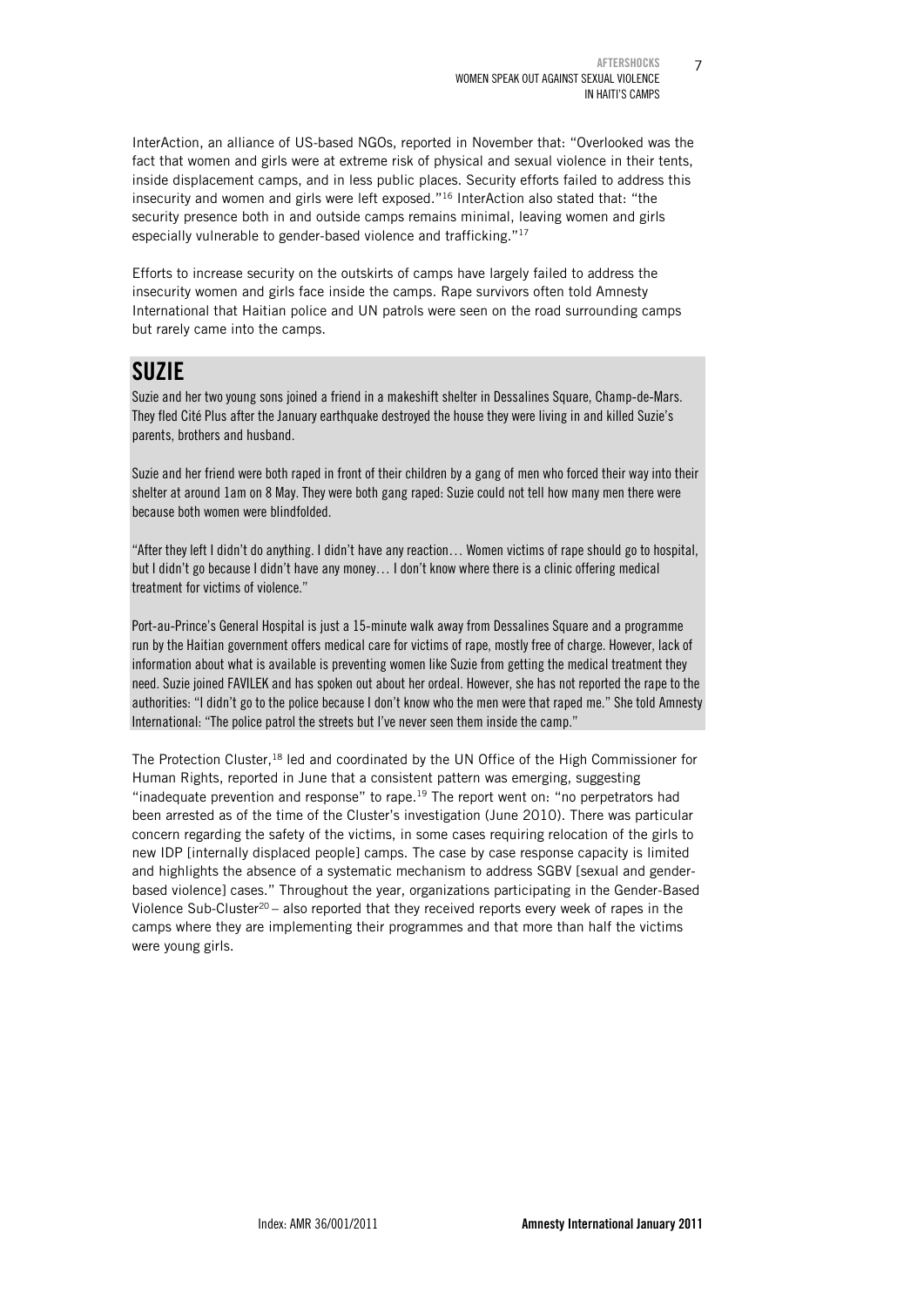AFTERSHOCKS WOMEN SPEAK OUT AGAINST SEXUAL VIOLENCE IN HAITI'S CAMPS 8

### MYRIAM

Myriam had just turned 11 when she was raped. Since January, after her mother went missing in the earthquake, she has been living with an aunt in a flimsy shelter made of sheets in an informal camp in Champ-de-Mars. Myriam has never been to school and her aunt does not have the money to pay for her education. Myriam's aunt told Amnesty International: "After the earthquake, she went to buy some food and some bandits cornered her and raped her. We were forced to come here [to FAVILEK, a women's grass-root organization providing support to victims of sexual violence since 1994] so that they could take care of her because I lost everything. My house collapsed and I also lost my business. I lost everything. She was raped at the beginning of February. I don't know exactly where it happened. When they let her go, she came looking for me… I didn't go to the hospital [with her] because you need money. I don't have money for the x-rays or other things… I didn't go to the police. If I had found the bandits I could have gone to the police and that would have been useful. But if I go to the police and don't bring anything, it's useless… If I had been near her when that happened, I would have been able to do an investigation. The only thing I do is go to church and pray."

Eight months after the earthquake, UNICEF continued to voice its concerns about genderbased violence and to point to the lack of security and the "hard living conditions" in the camps as major factors increasing the risk to women and girls.<sup>21</sup> The lack of alternative shelter or accommodation for survivors of gender-based violence means that survivors have no option but to stay in the place where they were attacked, and to live with the constant threat of further attack.

Evidence suggests that those responsible for rape and other sexual violence, mainly gangs of young men, are able to do so because of the limited capacity of the HNP and MINUSTAH. However, the true scale of the abuse is difficult to determine. Through its network of activists, the local women's NGO, the Commission of Women Victims for Victims (KOFAVIV), registered more than 250 cases of rape in several camps during the first 150 days after January's earthquake.

Attacks usually take place at night. Often the woman or girl is threatened and forcibly taken to a secluded spot by groups of men armed with guns. Many women and girls are attacked inside their shelters; the attackers slit open the tent with razor blades or knives and then rape them.

# **MACHOU**

"One day, I went to the toilet. It was between 7pm and 8pm. A boy came after me and opened the door to the toilet. He gagged me with his hand and did what he wanted to do. After he finished he left and I cried and cried… It was a Friday night, in March… The boy was 16 or 17 years old. I didn't know him and I didn't seem him again afterwards… He hit me. He punched me. After it happened, I went to see my mum and we looked for him but we couldn't find him. My mother took me to the hospital the next day… I don't know why he attacked me… My abdomen aches all the time. I didn't go to the police because I don't know the boy… it wouldn't help. He doesn't live in that neighbourhood… After that happened to me, I told my mum that I didn't like this country and that I wanted to live abroad, but I don't have a passport or a visa… I don't like to eat because after what happened I feel really sad all the time… I'm afraid it will happen again."

Machou is 14 years old and lives with her parents in a makeshift camp for displaced people in Carrefour Feuilles, south-west of Port-au-Prince.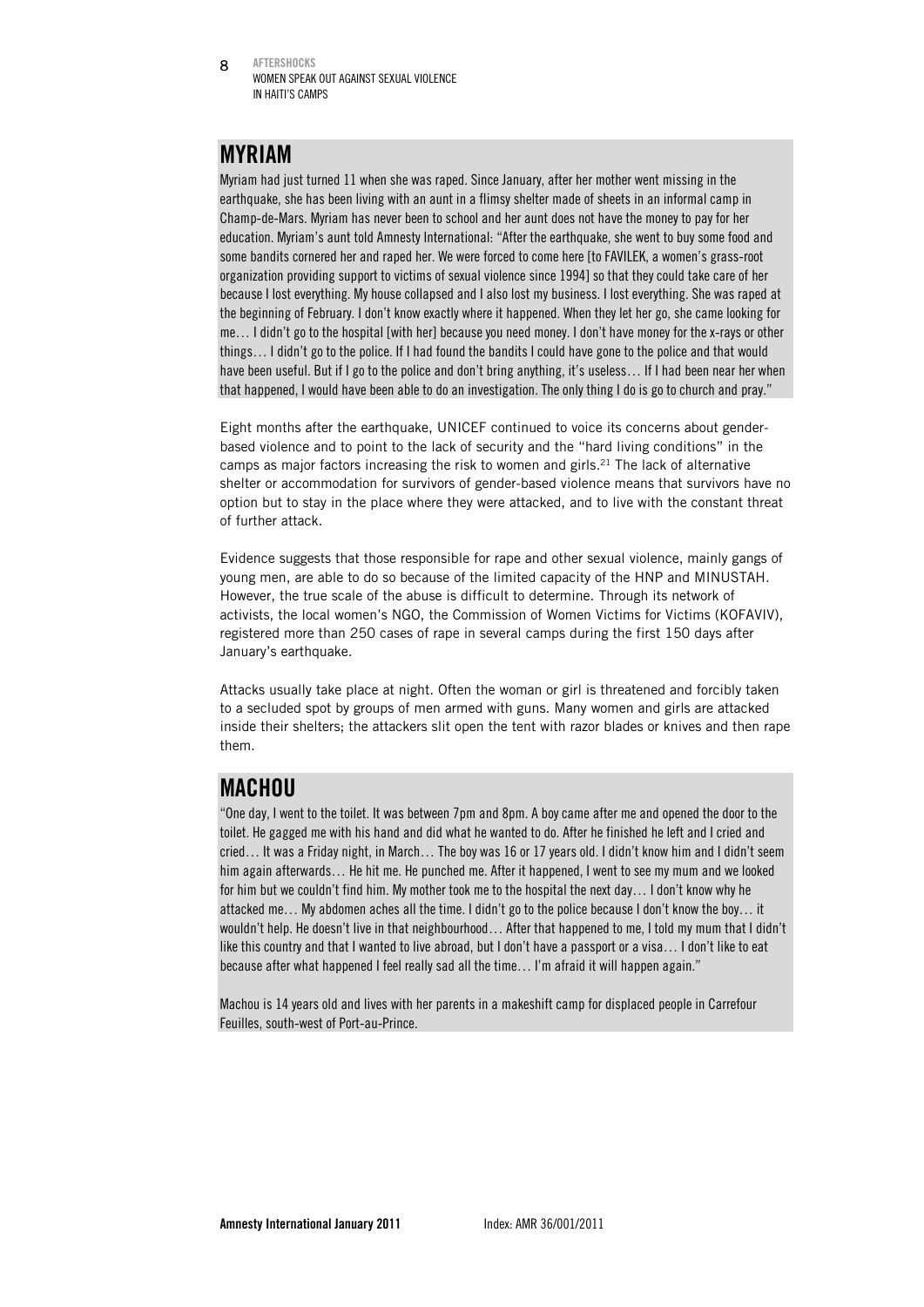9

# **JOCELYNE**

"I lived in Grand Ravine [south-west of Port-au-Prince]. My house was destroyed and my husband died under the rubble. That night [12 January 2010], I stayed by the collapsed house. I tied some bed sheets together for me and my children… While I was sleeping with my children under the bed sheets, three men appeared over me.... I cried out 'You're hurting me. You're hurting me.' One of them punched me and told me to be quiet. They closed the bed sheets, gagged my mouth and raped me. One man raped me; the other two were holding me down… There was no light and I couldn't see their faces. I cannot tell who they were.

Since then, I haven't had my period. It's been six months. I'm pregnant…. I don't know how the baby is doing… I don't eat very well. The baby is not well nourished. I'm very hungry… I haven't been to the hospital. When I needed to go, I was ashamed, and afraid... I am afraid of walking [in the street] in case it happens again… and I didn't have the money to go to hospital. The hospital is far away and you need to pay for transport… for the medicines you need money too. Before the earthquake I sold merchandise in the streets. But I lost everything. A neighbour gives me some food sometimes for my children.

I didn't go to the police because I didn't see their faces. If I had seen their faces I would have gone to file a report. And I'm afraid of going to the police… I'm afraid these men would kill me."

Jocelyne is still living in Grande Ravine.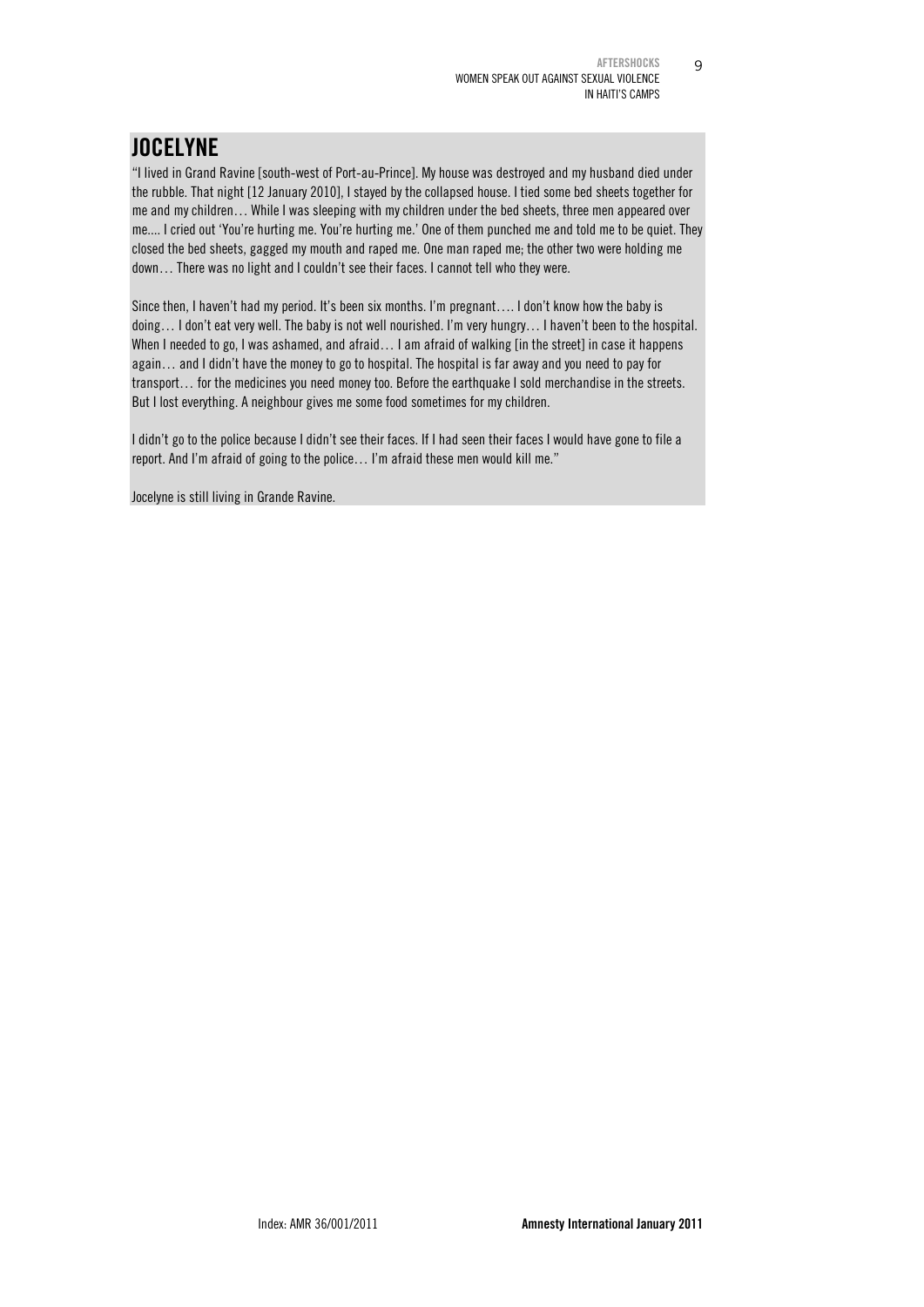# LIFE IN THE CAMPS

"We live in a place that is unsuitable for anyone to live in. [During the day] the heat kills us and at night we can't go out because we are afraid of being raped. From 8am, you cannot stay under the tarp because the heat is unbearable. When it rains, the water pours in. We have to climb onto chairs and we lose everything. The rats eat you alive. They even climb onto our beds and bite us."

Displaced women describing their living conditions to Amnesty International, June 2010

At the end of August 2010, there were more than 891 camps of internally displaced persons in the metropolitan area of Port-au-Prince. Only three of these camps were planned and built on a site where international humanitarian standards could be met. Together, these three camps – Camp Corail, north of Port-au-Prince; Camp Solino in Croix-des-Bouquets; and Camp Tabarre-Issa in Tabarre – house just under 12,000 people. This is a fraction of the more than 1,140,000 people registered as displaced who are living in this area. Registered displaced people reflect the national demographics: 53 per cent are women and 38 per cent are children under 18.22

Camps have sprung up on virtually every patch of open ground in the Port-au-Prince area. Some are in areas where there are clear hazards to the health and lives of the displaced people living there. For example, some are near rubbish dumps, on flood plains, at the foot of unstable slopes or in ravines, near canals clogged with rubbish that easily overflow with rain, in slums, or on main roads. They have been built on public and private land, in squares, school playgrounds, football pitches and church grounds.

Makeshift camps provide the only refuge available to communities that have been forced out of their homes by the earthquake. However, the camps are also home to families driven out of their homes by poverty who have also moved there in the hope that they too might get access to the humanitarian aid and essential services – water, sanitation, health care, food, education and cashfor-work schemes – provided by the UN and humanitarian agencies. The loss of livelihood and income generation due to the earthquake has in particular deepened women's poverty.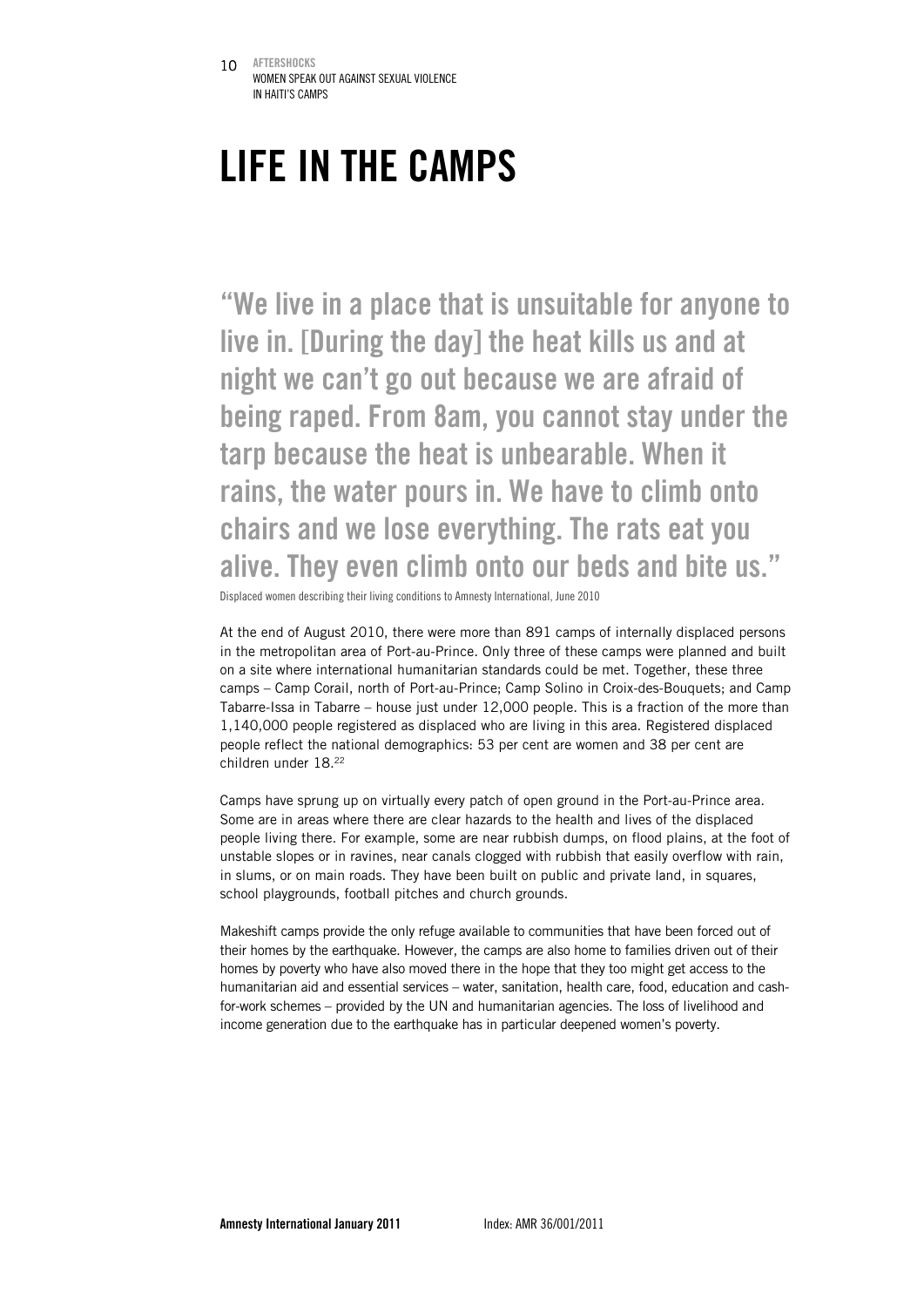Living conditions vary from camp to camp, depending on whether or not there is a national or international agency responsible for managing the camp.<sup>23</sup> Following his visit to Haiti in October 2010, Walter Kälin, the Representative of the UN Secretary-General on the Human Rights of Internally Displaced Persons, reported that in many camps conditions fell short of minimum standards, especially with regard to water, sanitation and shelter. International agencies and NGOs have described the living and sanitary conditions in Haiti's camps as "harsh", "appalling" and "dire".<sup>24</sup>

### **DENISE**

"On 10 June, I was sleeping under my tarp shelter when three men ripped it, came in and raped me. They were armed and aimed their guns at me. These men came to the camp to do just that. A young girl from the camp was also raped. Luckily my children had time to flee the tarp.

After the rape, I was forced to go to Grand Goâve… I lost everything in the earthquake… I don't have anything other than the clothes I'm wearing; for my children it's the same, they only have the clothes they are wearing.

I didn't go to the hospital or to the police. I am now on the run… I had to send my daughters (aged 13, 16 and 18) away to protect them from sexual violence.

It would have been better to die under the rubble than to be exposed to this. I am not well at all. I have nowhere to go… my husband has been missing since the earthquake. He's still under the rubble… This is not a life.

I would have wanted the state to give me some support for my children because they should be in school, otherwise they will become street children… it is going to be very difficult for them… They were going to school before the earthquake but now I don't have the means to send them to school."

Denise was living in Léogâne, a town west of Port-au-Prince, with her six children aged between 5 and 18 years when the earthquake struck. They fled the town, which was almost completely destroyed. In June, she was living in a camp for displaced persons near the entrance to Léogâne. After the attack, she fled the town again.

The camps are severely overcrowded and the living space within the shelters is wholly inadequate. Large families are crammed into tents or under tarps, often sleeping on the floor because they do not have any bedding. When it rains, muddy water flows inside the shelters, churning the ground to mud. In the camps visited by Amnesty International, men and women expressed their frustration at the lack of information about what the Haitian government and international NGOs were planning to do to ensure that in the coming months they could relocate to safer sites and have access to adequate shelter and living conditions.

Camps cannot provide a long-term solution for internal displacement or for endemic poverty. Following his visit to the country, the Representative of the UN Secretary-General on the Human Rights of Internally Displaced Persons stated that Haiti's humanitarian crisis needs a "development solution" in order to fulfil the economic and social rights of the population and reduce dependency on humanitarian aid.25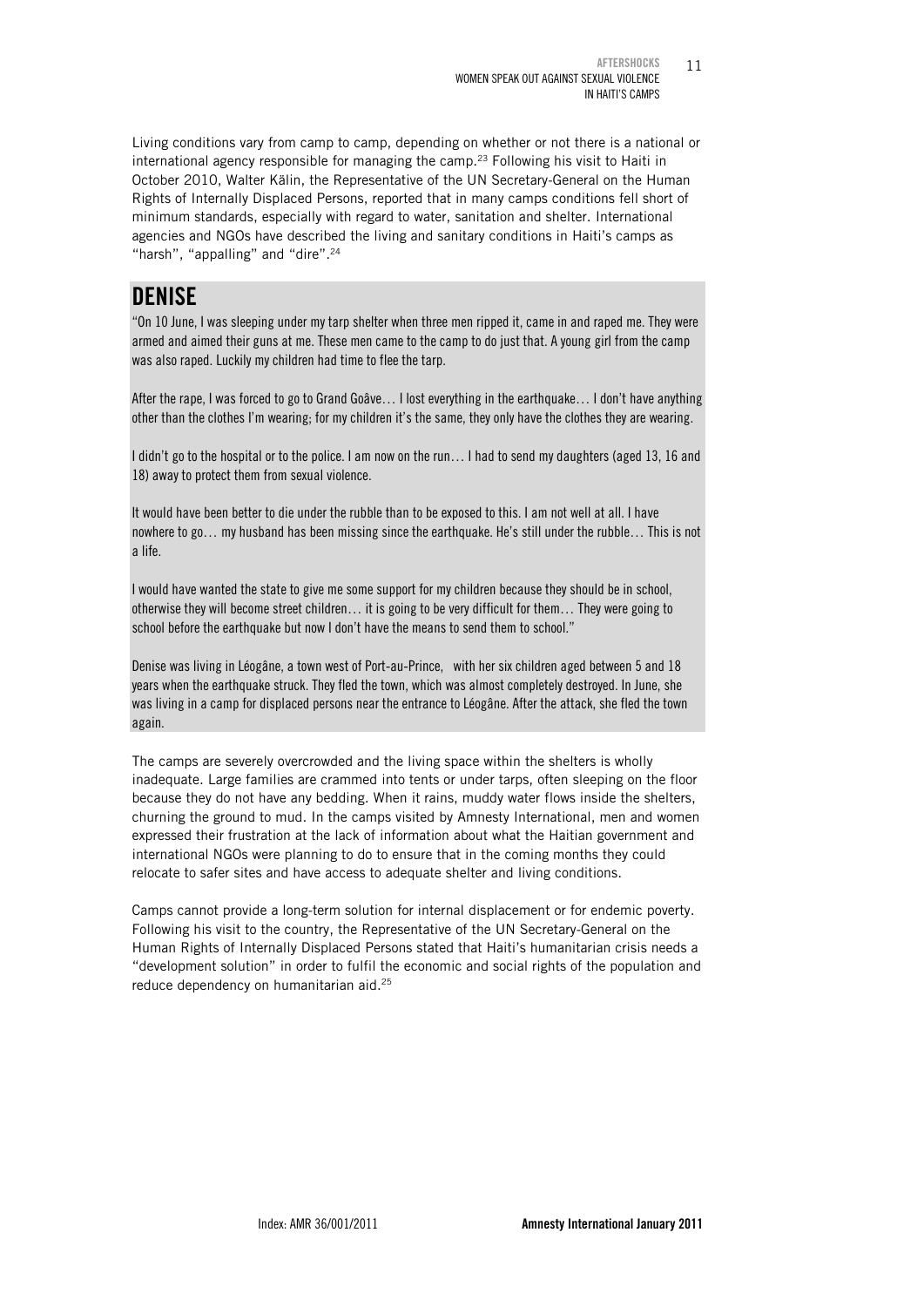12 AFTERSHOCKS WOMEN SPEAK OUT AGAINST SEXUAL VIOLENCE IN HAITI'S CAMPS

# CAROLE

"My mother is dead, my father is dead. I made a small shelter on Place Pétion [in Champ-de-Mars] to live in… I'm living alone. I had a tarpaulin but it was torn down and M. gave me a small tent to live in… On 16 February, I went out to buy some water at around 8pm. When I came back to my home, I lay down. A man came in. He removed the sheets covering me and when I tried to cry he put his hand over my mouth… He tore off my underwear and raped me. He kicked me and punched me before leaving. When I was able to call for help, he cut through the tarpaulin and fled. M. and E. came right away… On 17 February I went to the General Hospital. M. went with me the first time…I lost a lot of blood. I bled for 22 days… At the hospital there was a foreign doctor. He gave me some pills and asked me to return again because I was wounded. He gave me pills to fight infection and HIV/AIDS. He told me I should eat when taking the medicine... I didn't have any money to buy food."

### LODY

"At around 7pm on 15 February I went out of the square to buy some things and when I was returning, three men called me. I didn't pay attention. One came towards me and grabbed me by the wrist. I tried to fight him off but he forced me to go with him. There was no light... They raped me in the street… I didn't see their faces. They had their faces covered. They hit me a lot… After the three of them raped me, they let me go… I went back to the camp and told my aunt what happened.

I went to the hospital two or three weeks later but it was closed… I didn't go to the hospital immediately because I was ashamed…I didn't return to the hospital.

I didn't go to the police because I didn't know the men who raped me… Because they had their faces covered I wouldn't be able to identify them. I wanted to go to the police but my aunt discouraged me. She told me nothing would come of it.

Now I want to cry. Nobody is able to help me. I don't have a job. I can't study… I saw a psychologist and explained what had happened to me. I have headaches but I cannot afford to continue seeing a psychologist.

The authorities in this country should put more policemen in service and we would have more security… If there were street lighting probably that wouldn't have happened."

26-year-old Lody lives in Canapé Vert Square.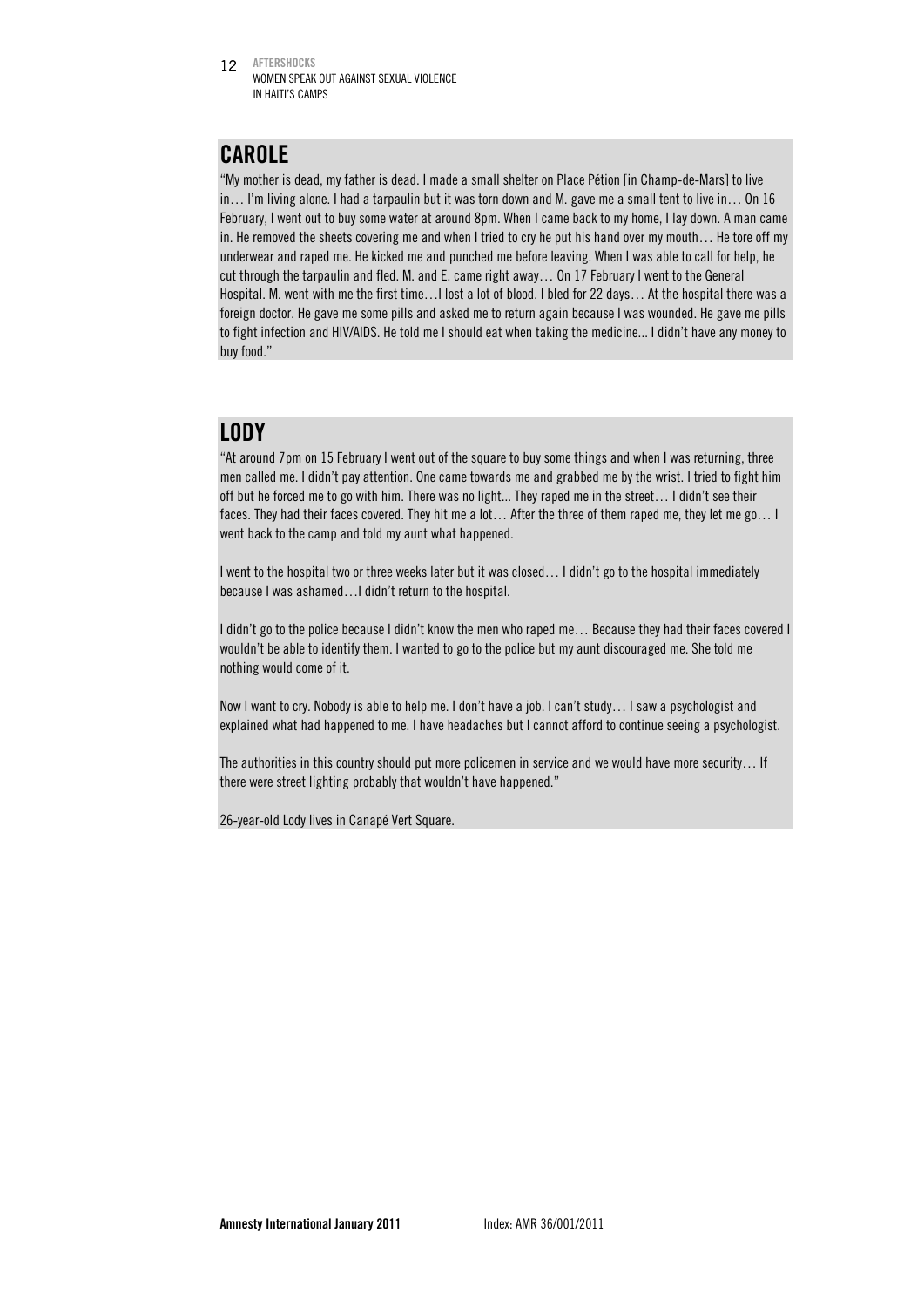

19 January 2010. Days after the earthquake, women walk amid the devastation in Port-au-Prince. CC BY-NC 2.0



November 2010, Camp Carradeux, where tents destroyed by storms have not been replaced. Nearly a year after the earthquake, more **than 1.3 million people are still displaced. CC BY-NC-SA 2.0**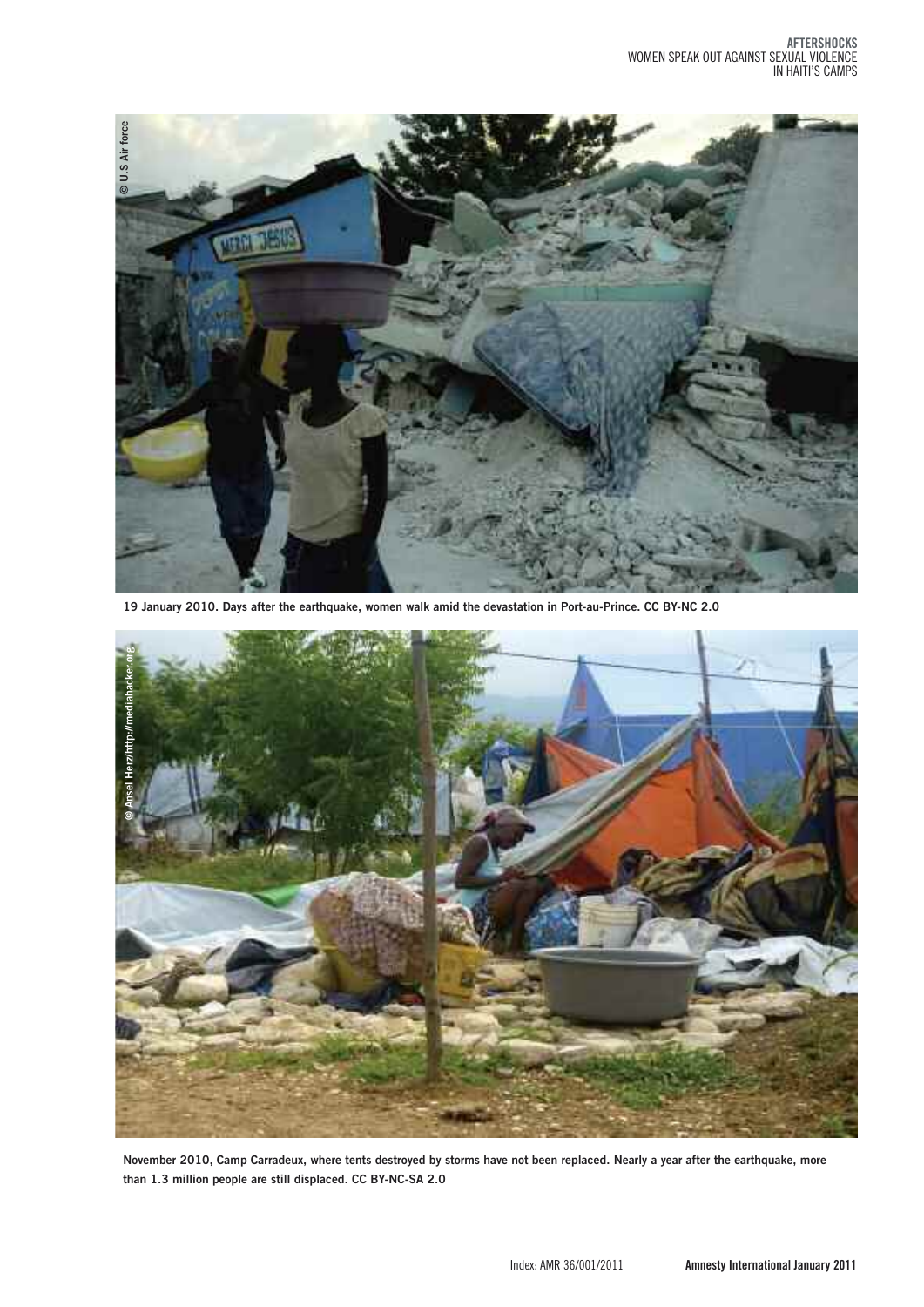#### **Aftershocks** woMen speAk out AgAInst sexuAl vIolence IN HAITI'S CAMPS

**Far right: The National Palace, Port-au-Prince, September 2010. The earthquake caused massive damage. However, the clearing-up operation has been largely carried out by hand because heavy lifting equipment remains scarce. Right: Champ-de-Mars, Port-au-Prince, September 2010. The lack of improvements in basic living conditions in camps has provoked deep feelings of injustice. CC BY-NC-SA 2.0**





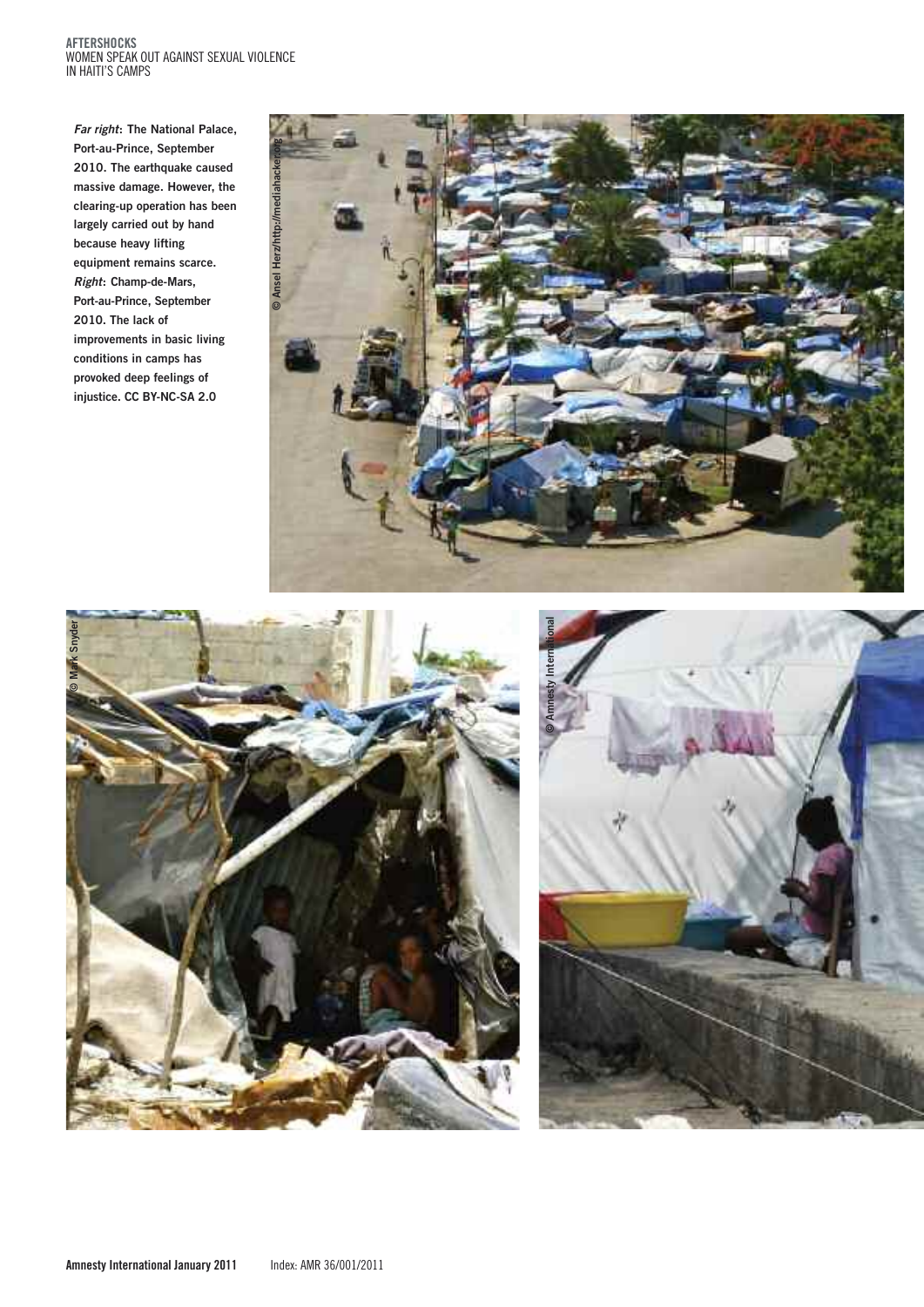





**Far left: Camp Cozbami, Cité** Soleil, July 2010. Large families are crammed into tents or under tarpaulins with very little space per **person. CC BY-NC-SA 2.0** Centre: Champ-de-Mars, Port-au-Prince, March 2010. **camps have sprung up on** virtually every patch of open ground in the Port-au-Prince area. Most are severely  $\alpha$  **overcrowded.** 

Left: Camp Pinchinat, Jacmel, June 2010. Millions of people are still living in tents and tarpaulins that provide little or no shelter from searing heat of summer or the torrential rains of the hurricane season.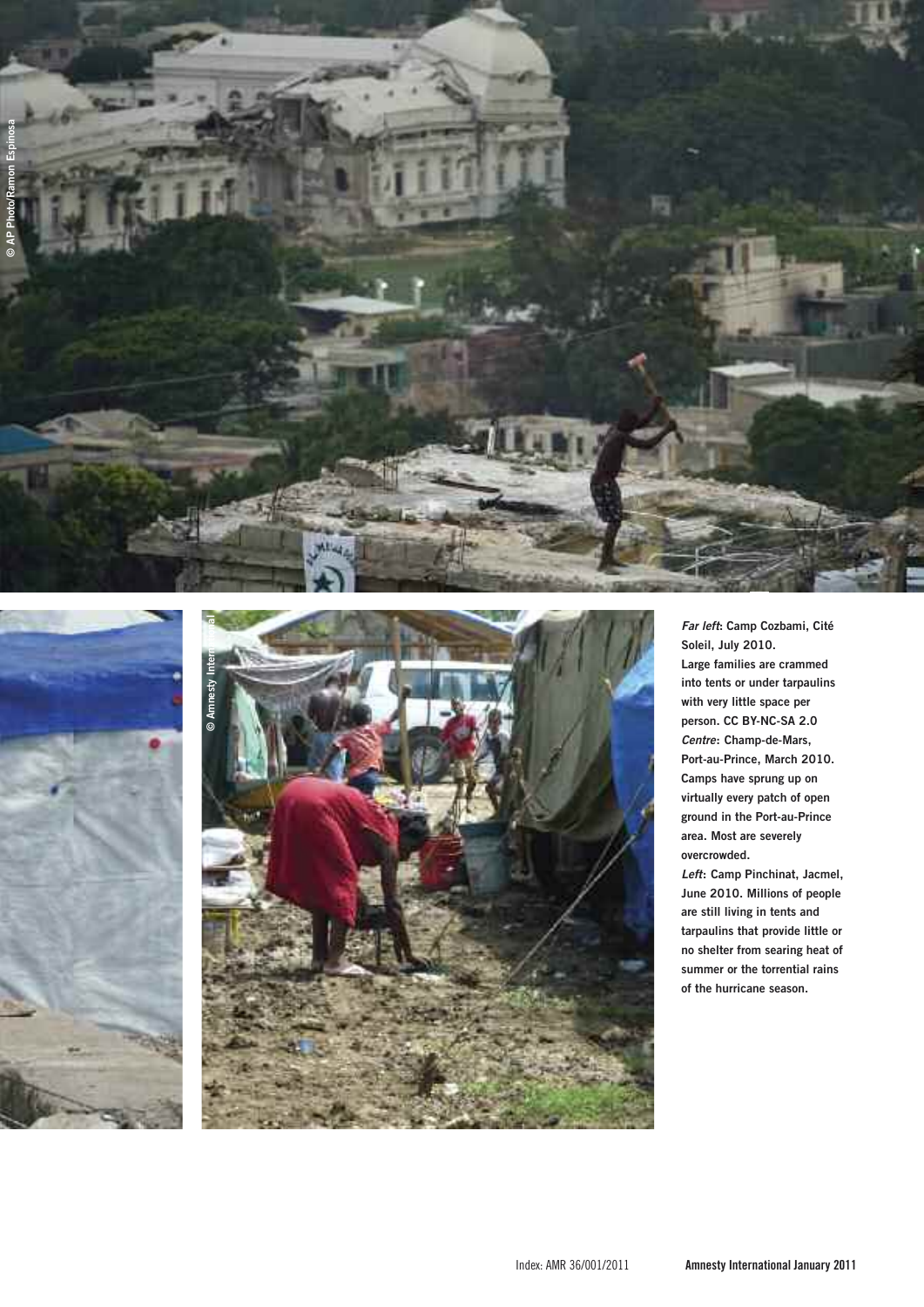© UNICEF/NYHQ2010-1294/R **UNICEF/NYHQ2010-1294/Ramoneda**

# **speak out agaInst sexual vIolence In haItI's camps**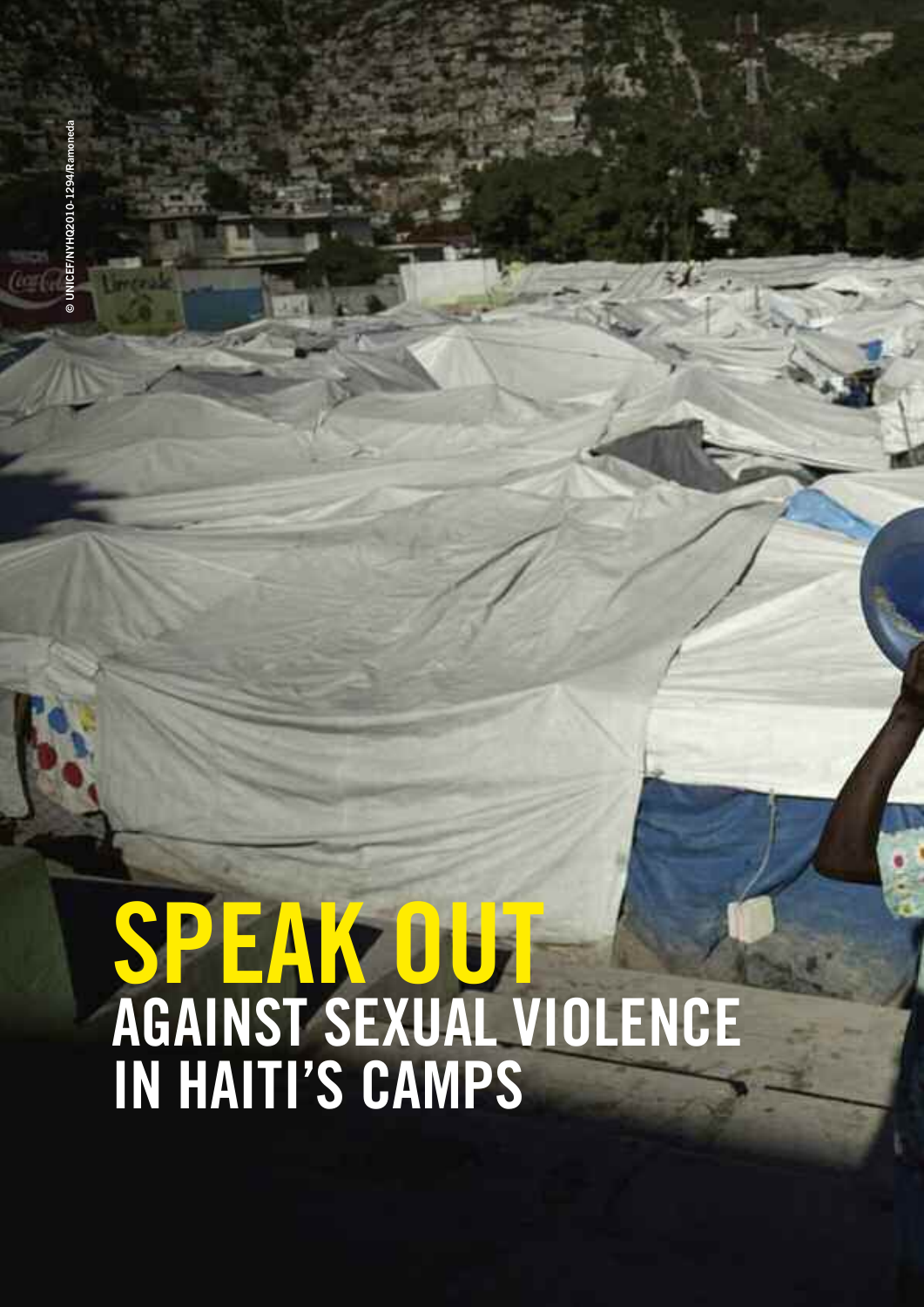**A woman carries a jug of water past a tent settlement in Port-au-Prince, June 2010. CC BY-NC-ND 2.0**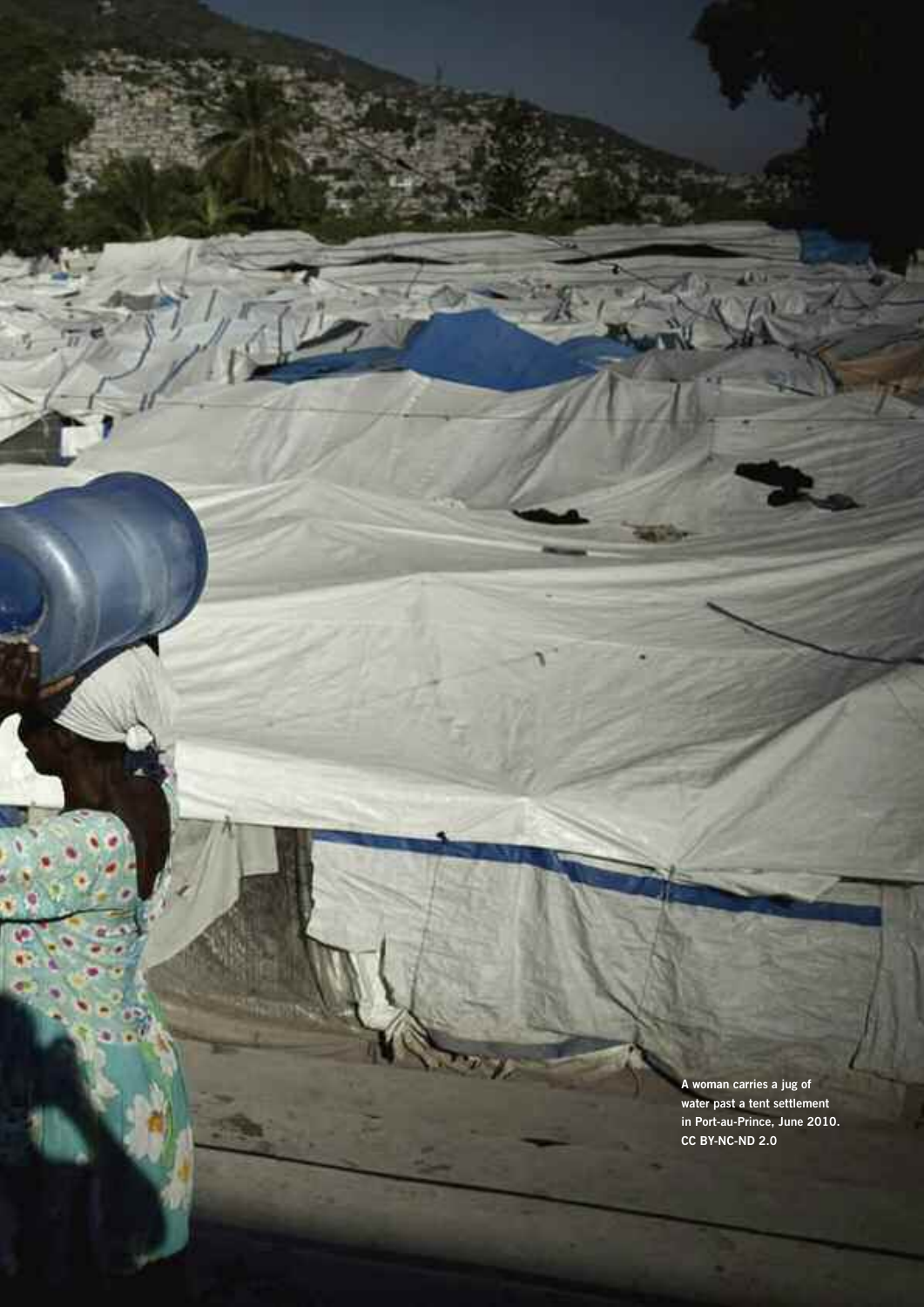#### **aftershocks** women speak out against sexual violence in haiti's camps

**Far right: Children playing on the roof top of a home in Port-au-Prince, June 2010. Right and below centre: People preparing a meal for 5,000 with food distributed by the World Food Programme, in Penchinat camp, Jacmel, March 2010. Food distribution stopped at the end of March, at the request of the government. Below far right: Downtown Port-au-Prince, September 2010. Street vendors set out their merchandise in the middle of streets reduced to rubble by the earthquake. CC BY-NC-SA 2.0 Below left: Champ-de-Mars, Port-au-Prince, March 2010.**





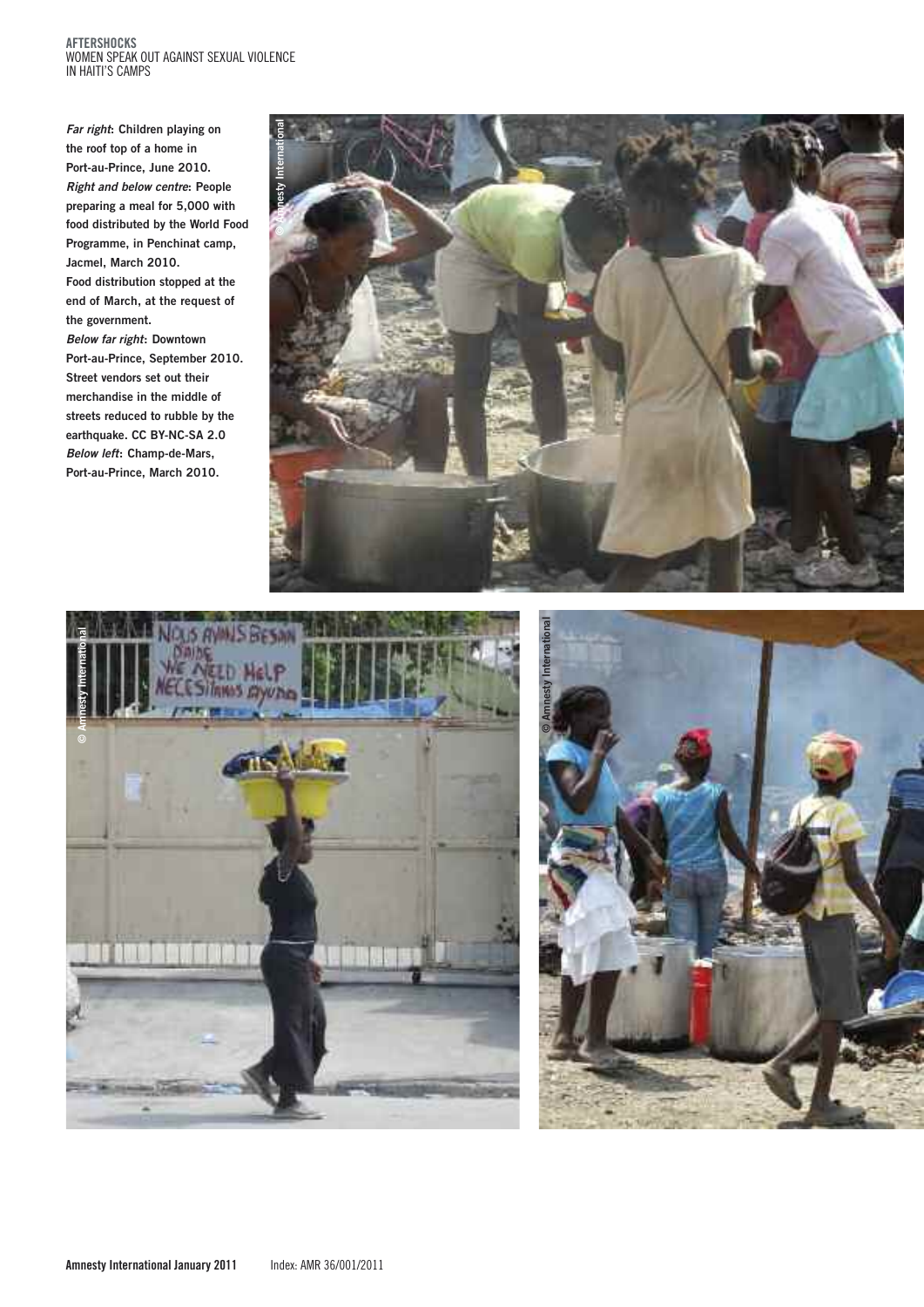



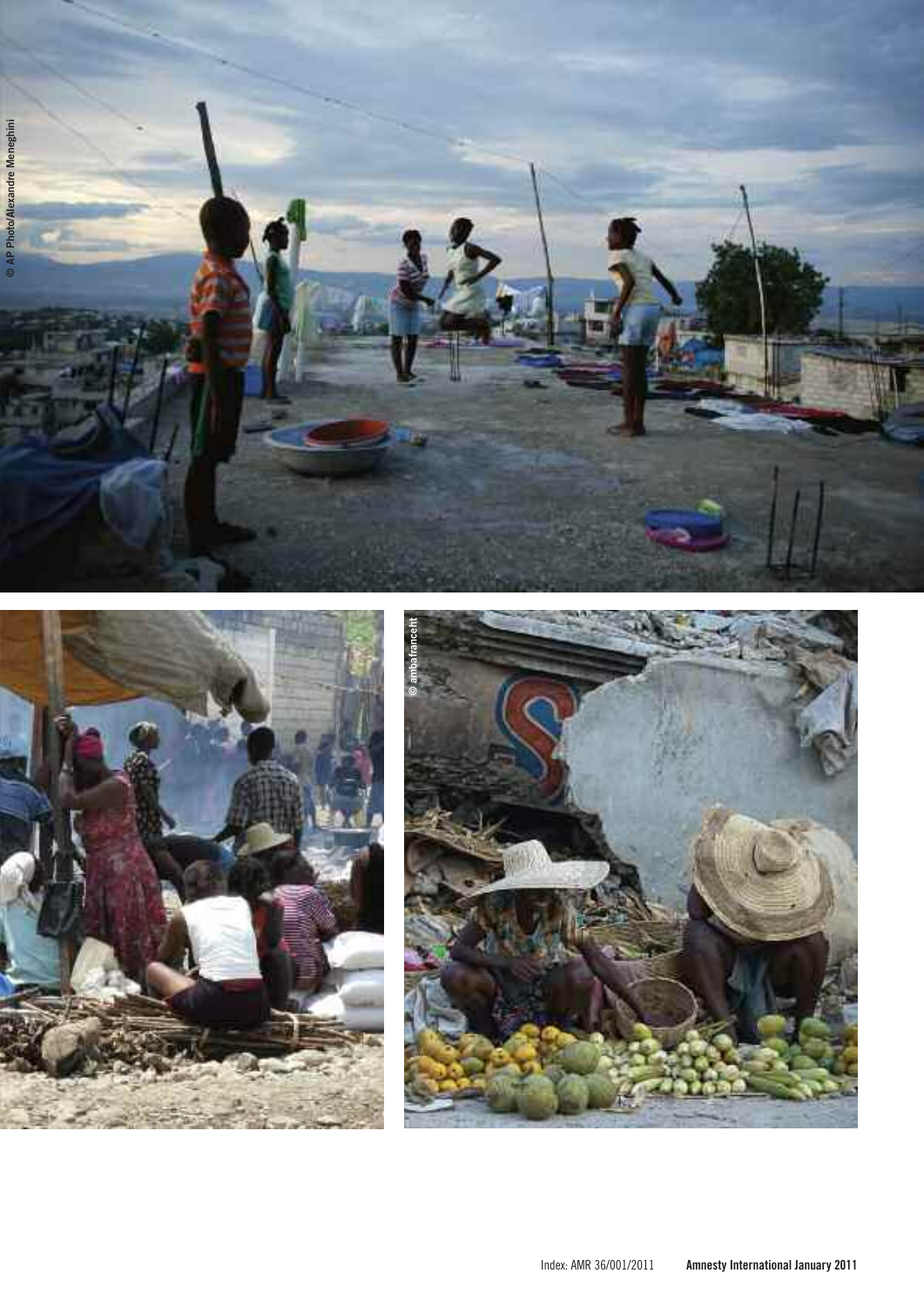**aftershocks** women speak out against sexual violence IN HAITI'S CAMPS

فاجه

**©**

**UN Women/Catianne Tijerina**

**Since the earthquake in Haiti in January 2010, UN Women has been working to strengthen services to survivors of genderbased violence and their families in women's centres and temporary shelters in Port-au-Prince and Jacmel.**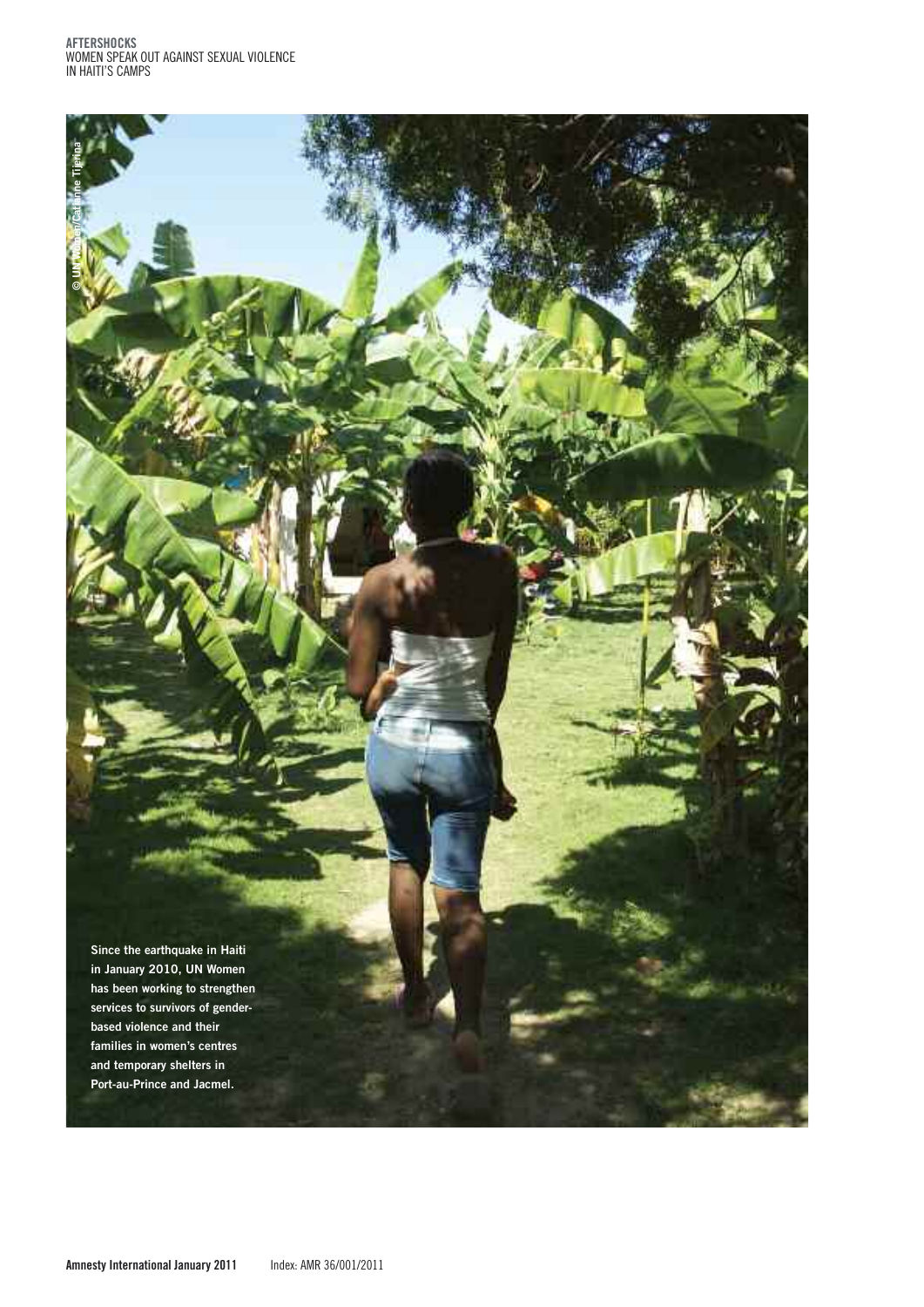13

# PROTECTION FROM SEXUAL AND GENDER-BASED VIOLENCE

# "We are victims. We won't die in silence. We're already victims. We won't die in silence"

Lyrics sung by FAVILEK members (fragment), recorded by Amnesty International, June 2010.

Sexual and gender-based violence is a violation of human rights. Primary responsibility for ensuring the human rights of displaced women and girls in Haiti lies with the Haitian government. Even though Haiti has ratified international and regional human rights instruments, such as the UN Convention on the Elimination of All forms of Discrimination Against Women (CEDAW), it is failing to protect the rights of women and girls. Human rights violations, including sexual and gender-based violence, are rampant in the camps.

The CEDAW Committee has stated that state parties should take all legal and other measures that are necessary to provide effective protection to women against gender-based violence, including preventive and protective measures.26

In their role supporting the Haitian government, MINUSTAH, the UN and humanitarian agencies share the responsibility of strengthening national mechanisms to prevent and respond to sexual and gender-based violence. Women's participation in planning and implementation of all aid efforts must be prioritized as the key method to ensuring women's and girls' right to freedom from gender-based violence.

Many displaced people are also facing violations of their economic, social and cultural rights. The respect, promotion and protection of these rights are essential elements of "effective protection" and should be an integral part of all policies and initiatives to address the situation of internally displaced persons. In addressing and finding solutions to the situation of internal displacement, the Haitian government can obtain guidance from the *Framework for Durable Solutions for Internally Displaced Persons* in devising national legislation, policies and programmes that promote solutions to internal displacement. The framework addresses the problems IDPs may face in different situations and proposes solutions consistent with the respect and protection of their human rights.

The impact of the earthquake on public institutions has compounded chronic long-term weaknesses in government efforts to protect and promote human rights. Displaced people living in camps and host communities have had to rely largely on international agencies and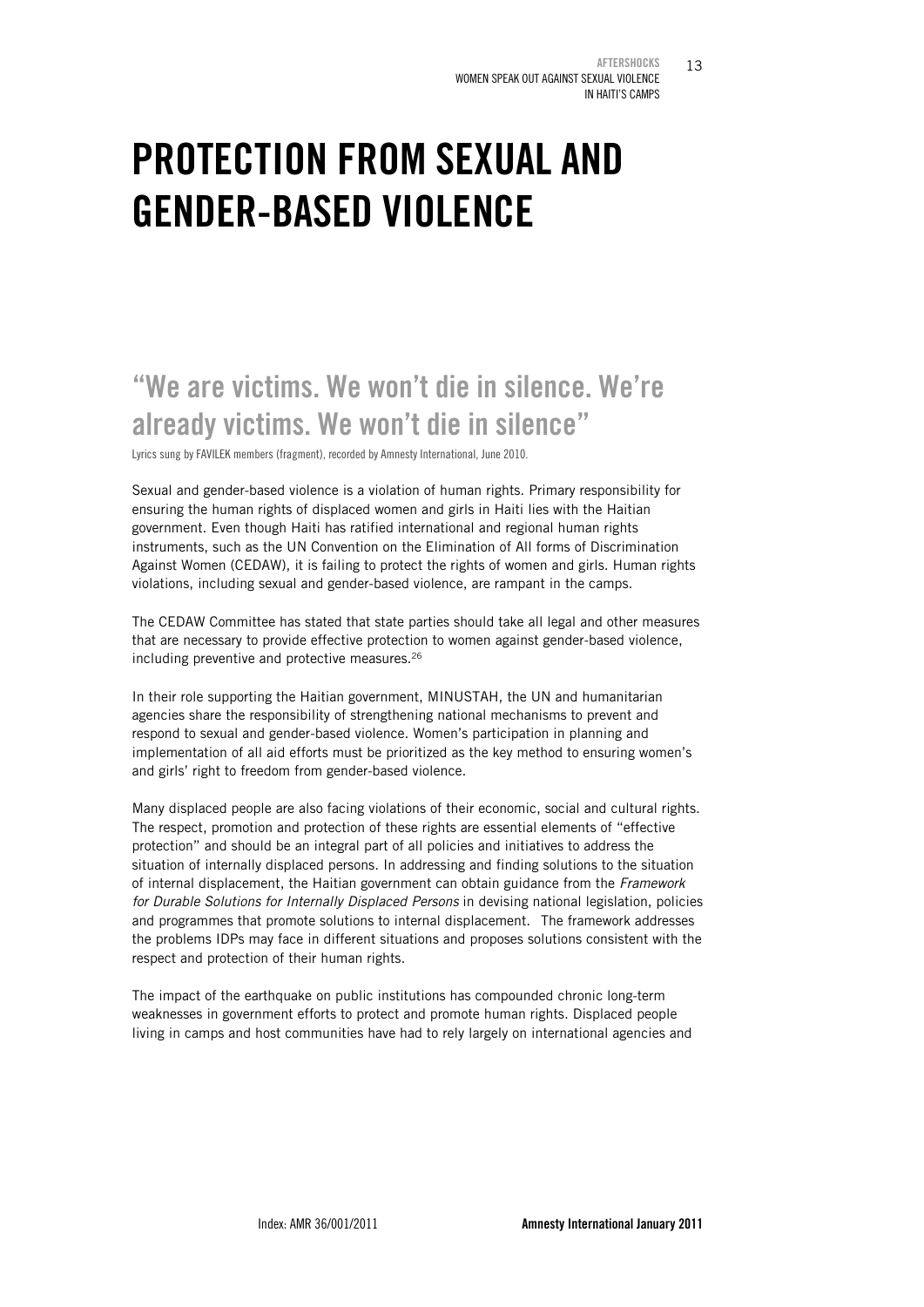14 AFTERSHOCKS WOMEN SPEAK OUT AGAINST SEXUAL VIOLENCE IN HAITI'S CAMPS

national NGOs. The efforts of these organizations have been hampered by the Haitian authorities' failure to produce an effective and comprehensive plan for managing disaster efforts and the fact that co-ordination with the Haitian authorities has not always been possible or effective.

The Guiding Principles on Internal Displacement<sup>27</sup> are particularly relevant to the circumstances of all those in Haiti who remain displaced as a result of January's earthquake. They set out standards for the protection of displaced people during three phases: prior to displacement, during displacement, and during return and reintegration. They reflect and are consistent with international human rights, refugee, and humanitarian law.

# **JOSETTE**

"At around 9pm on 3 May, I left my tent to go to the toilet [one of the plastic portable toilets near the Presidential Palace]. While I was in the toilet, the door opened – there was no catch to lock the door. At first I thought it was the wind, but in fact it was a man who opened the door. It was dark. There were two men: one came into the toilet, the other stayed outside as lookout. I tried to fight the man who came in but he pulled a knife and pressed it into my groin. After he'd raped me, he ran away. I called out for help immediately and a police car patrolling the area stopped. I explained to the police officers what had happened. They asked me where the attackers were, but when I told them they had run away, the officers told me there was nothing they could do. A member of KOFAVIV came with me to the Doctors Without Borders hospital the next day. I didn't go back to the police because they would not do anything for me."

Josette's lack of confidence in the police is borne of experience. Just 48 hours after the earthquake that killed her husband and destroyed her home, Josette was raped. She told Amnesty International: "Three men pulled out their guns and grabbed me. They took me to a tent on the square in front of Palais de Justice. They beat and raped me. Then they just dumped me in the street. I went to Cafeteria Police Station that same night to report the rape and file a complaint. The police officer on duty asked me for money to buy fuel for the police car but he did not write anything down on paper!"

Josette is 39 years old and for the past year she has been living under a tarpaulin with her four children in a camp for displaced people in Champ-de-Mars, Port-au-Prince. She used to earn a living as a street vendor in down-town Port-au-Prince, but after the earthquake all her merchandise was looted. She told Amnesty International: "Now I cannot send my children to school because I don't have any money."

In addition to the Guiding Principles, government authorities can also rely on the *Guidelines*  for Gender-Based Violence Interventions in Humanitarian Settings: Focusing on Prevention of *and Response to Sexual Violence in Emergencies.* These guidelines aim at enabling humanitarian actors, communities and governments to plan, establish and coordinate multisectoral interventions to prevent and respond to sexual violence in emergency preparedness planning, and during the early and more stabilized phases of emergencies.28 They draw on other guidelines, tools, standards and research developed by the UN, NGOs and academic sources.

The systematic collection of information about gender-based violence was one of the key objectives of Haiti's 2005-2011 National Plan to Combat Violence Against Women, yet by the end of 2010, no mechanism or process to collect this information systematically had been put in place. Long before the earthquake, Amnesty International had raised its concerns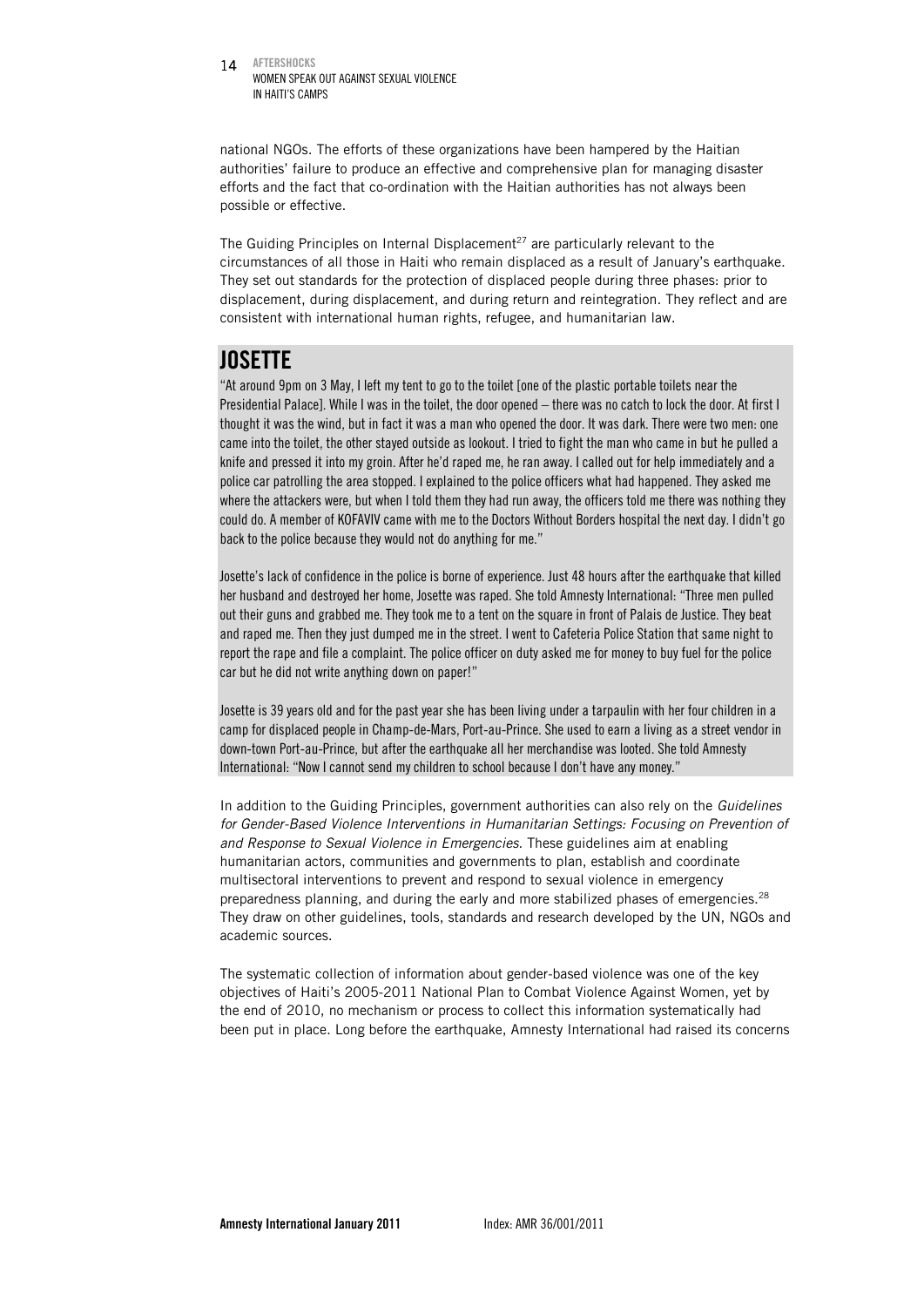with the Haitian authorities that the lack of information about gender-based violence was a serious problem as it meant that it was not possible to assess which policies were effective in tackling these abuses, and so should be pursued, and which were not. The lack of such key information is in itself an obstacle to progress in eliminating gender-based violence.<sup>29</sup> Establishing a national database for tracking violence against women is a strategic objective of the Beijing Declaration and Platform for Action.30 The implementation of the Platform for Action was one of the recommendations made by the UN Committee on the Elimination of Discrimination against Women in its concluding observations on Haiti's first report to the Committee in 2009.31

The limited prevention and response mechanisms that existed before January 2010 have been further undermined by the earthquake. The Ministry of Women's Affairs and Women's Rights was destroyed, seriously reducing its ability to develop an adequate response to initial reports of sexual and gender-based violence after the earthquake.

Police stations and court houses were destroyed or severely damaged by the earthquake, making it more difficult for survivors to report sexual and gender-based violence. In Port-au-Prince, for example, the earthquake completely flattened Fort National police station where there was a special unit of police officers trained to respond to victims of sexual violence; this pilot project was the first of its kind in Haiti.<sup>32</sup> In the aftermath of the earthquake, untrained police officers were assigned to receive reports of gender-based violence at Port-au-Prince's police station in the Champ-de-Mars area. When Amnesty International visited this police station in March, rape survivors were having to make their statements sitting at a table on the pavement outside the police station. This lack of an appropriate and secure place to make a complaint is a major obstacle to reporting in a society where the social stigma associated with sexual violence makes it difficult for women and girls to report rape or seek medical care. Fear of reprisal attacks is also a major obstacle to reporting, especially as women and girls have no option but to remain in the same inadequate shelters in the same camp where they were attacked, and to lodge complaints in the street where they could be seen or overheard speaking to the police.

Reporting sexual and gender-based violence remains problematic in Haiti. The majority of the survivors interviewed by Amnesty International did not report the crime to the police or the judiciary, and those who tried to do it were turned down or the crime was not duly registered. There is a general lack of trust and confidence in public institutions to work effectively, and many survivors felt that little could be achieved by reporting a crime to the police. Their experience was that police rarely took prompt action when rape was reported. Some survivors also described how discriminatory and dismissive attitudes towards them among police officers are an additional disincentive to reporting sexual violence.

Several of those interviewed told Amnesty International that women who go to the police to report rape are either told that the police can do nothing, or are asked for money to supplement police resources, for example to pay for petrol to allow them to investigate. Even when the attack took place just yards from the police station, officers have reportedly asked survivors for petrol money. The most common excuse given to women reporting rape is: "we cannot do anything if you do not know who the aggressor was".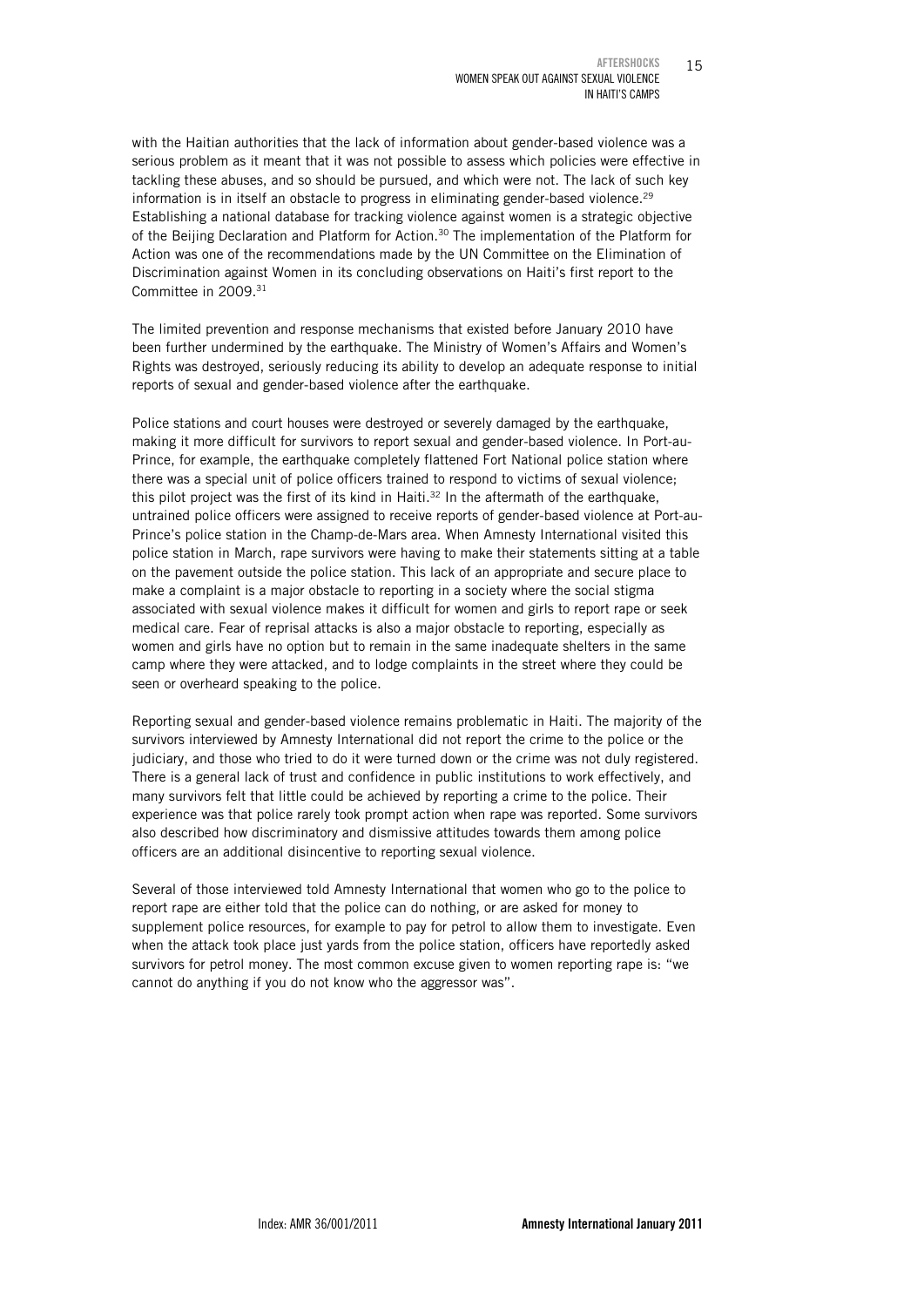16 AFTERSHOCKS WOMEN SPEAK OUT AGAINST SEXUAL VIOLENCE IN HAITI'S CAMPS

## MARIE

Marie used to live with her extended family in Cité Plus, one of the most deprived areas of Port-au-Prince. Several of her relatives were killed in the earthquake, including her mother and her husband, and her home was destroyed. She and her eight-year-old daughter now live in a makeshift shelter Marie herself built in Place Pétion, in Champ-de-Mars. This camp, which houses an estimated 30,000 displaced people is just a few meters from the Presidential Palace and Port-au-Prince's main police station. However, Marie said she has never seen the police patrolling Place Pétion.

She described to Amnesty International how she was gang raped just metres from the police station: "On 10 June, at around 1am, some people forced their way into my shelter… They blindfolded us, me and my friend... My daughter started to cry and they kicked her. My nephew started to cry and they beat him as well. They wounded me with a knife. There were five men, three raped me… Some were carrying guns, others knives... When you call [for help], people hear but they don't come out to help when there are people with guns around… I don't have any money to go to the doctor… I would have loved to [go to the police] but... [the police] don't listen, they don't listen to what you are saying".

Marie is still in Place Pétion and lives in constant fear.

Such negative and ineffectual responses from the authorities create an atmosphere in which women are ever more disinclined to report rape, and feel unsupported, abandoned and vulnerable to further attacks. At the same time, it gives a signal to abusers that they are unlikely to be held to account. Impunity and lack of access to justice intensify insecurity in the camps.

# NOËLLE

"I live with my 11-year-old nephew and my one-year-old goddaughter under some bed sheets tied together. We had a tarpaulin but the rain tore it down. The rain comes in our shelter and we cannot sleep.

[On 5 May, at around midnight] three men got inside and drew their guns on me. Two of them held me and gagged my mouth with their hands. I couldn't call for help. When I tried to call for help, they told me that if I cried out, they would kill me. One of them raped me but when the second was about to rape me I managed to cry out... they fled. The children were crying all the time while this was going on...

I was afraid to go to the hospital. I was ashamed of having to explain at the hospital what had happened to me. I didn't go to the police either.

Before the earthquake I was a street vendor; I sold sandals. But I lost everything in the earthquake.

Today I am still living under the same bed sheets, in the same area in Champ-de-Mars. If I had another place to go, I would go. I have nowhere to go."

When her home in Cité Plus collapsed on 12 January, Noëlle lost all her family: her five-year-old daughter, her parents and four brothers. Since then, she has been living in a makeshift camp for displaced people in Champ-de-Mars.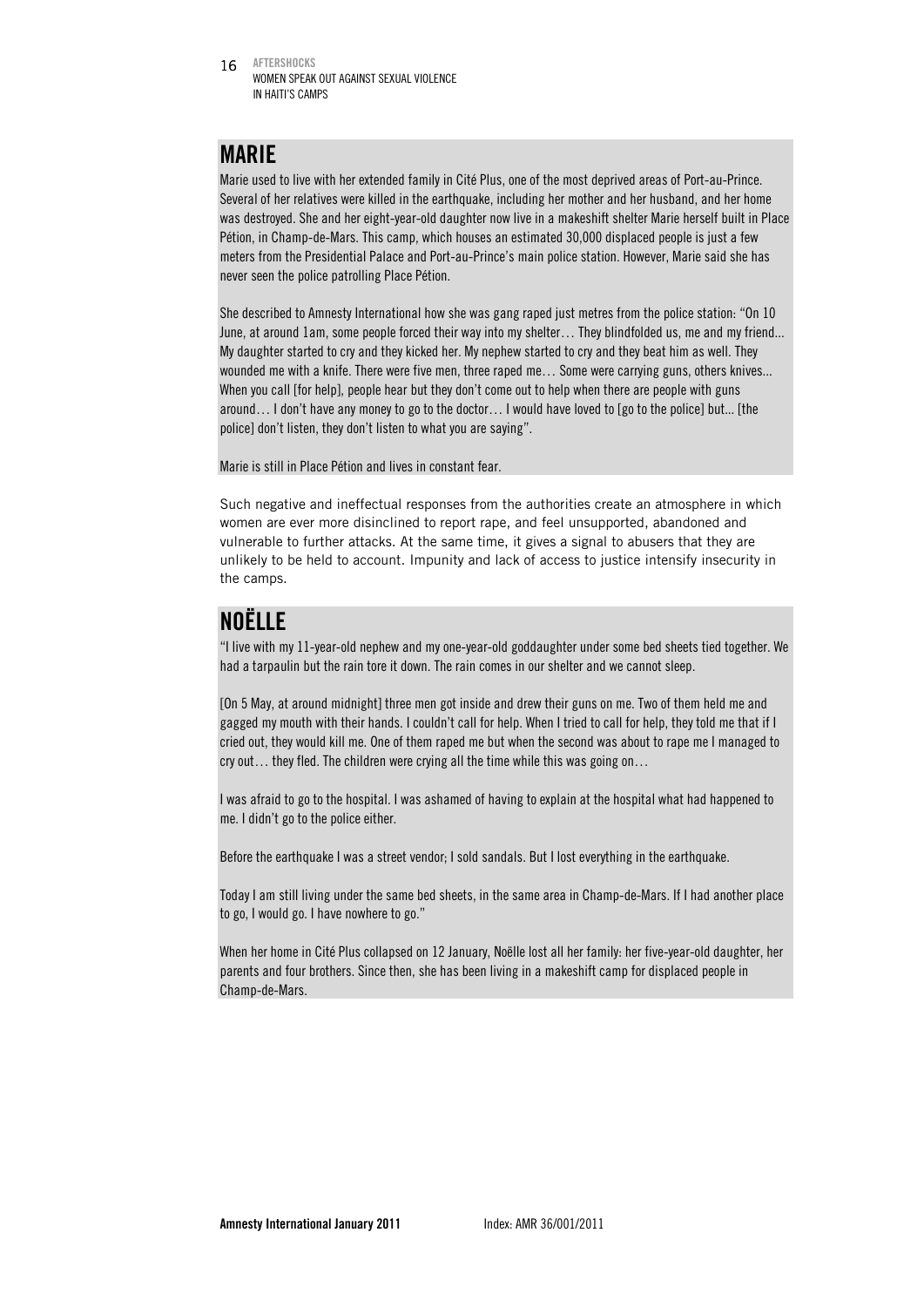In some camps, mechanisms are in place to detect sexual and gender-based violence. All of the women and girls in the cases quoted in this report were supported by a network of activists involved in two grass-roots organizations, the Commission of Women Victims for Victims (KOFAVIV) and Women Victims Arise (FAVILEK). These organizations are run by survivors of sexual violence. They are the main contact point for many women living in the camps, including recent victims who have not yet spoken out about their experiences or sought support for dealing with the consequences of rape.

One of the key objectives of these organizations is to ensure access to justice and reparations from the Haitian state. However, victims of sexual violence face daunting barriers in accessing justice, and the very lengthy and ineffective legal process discourages many.

# CLAIRE

Claire is a founding member of FAVILEK and has been in daily contact with rape survivors since the organization was created in 1994. Claire was first raped in 1988 when she was just 17 and became pregnant as a result. Following the military coup in 1991, she was raped by soldiers who forced their way into her home.

The rape of women and girls was part of a military and paramilitary campaign to terrorize the population and to punish those who had supported the democratically elected government of President Jean-Bertrand Aristide. Claire and several of the hundreds of other women raped between 1991 and 1994 came together to establish FAVILEK after Jean-Bertrand Aristide returned to power and they felt safe enough to start the long battle for justice and reparation.

Just two days after the earthquake, Claire was raped a third time, this time in a makeshift camp in Champde-Mars.

None of Claire's attackers has ever been brought to justice. Yet despite the many obstacles that survivors of rape face, Claire still believes that justice will one day prevail:

"I am confident that we are going to achieve [justice and reparation] even if it takes us a hundred years, a thousand years. Even if I die, the other women victims will continue the fight to obtain justice and reparation in this country… The police must… change their attitude and behaviour towards... When we file a complaint, they never listen…The Ministry of Women's Affairs and Women's Rights never replies to us when we send them our grievances…

We know a lot of women victims of rape in Champ-de-Mars… we accompany them to the hospital… we open a file on their cases and we give them whatever support our resources allow. When we get together, we sing, we talk, we do brainstorming sessions, we joke. We try to rejoice at being able to erase [the rapes] from our memories.

Every time we come together, each one of us contributes 4 Gourdes33, 2 Gourdes, 3 Gourdes, whatever we've got; that's our petty cash. In that way, we manage to collect 100 Gourdes [approximately US\$2.5] which we keep so that when a new victim comes to see us, we can pay the fare to take her to a hospital…That's how we manage to cover the transport costs... Since the January earthquake, 250 women victims of rape have joined FAVILEK. They come from all over Port-au-Prince, from Croix-des-Bouquets, from Champ-de-Mars, from Grand Ravine, even from Léogâne."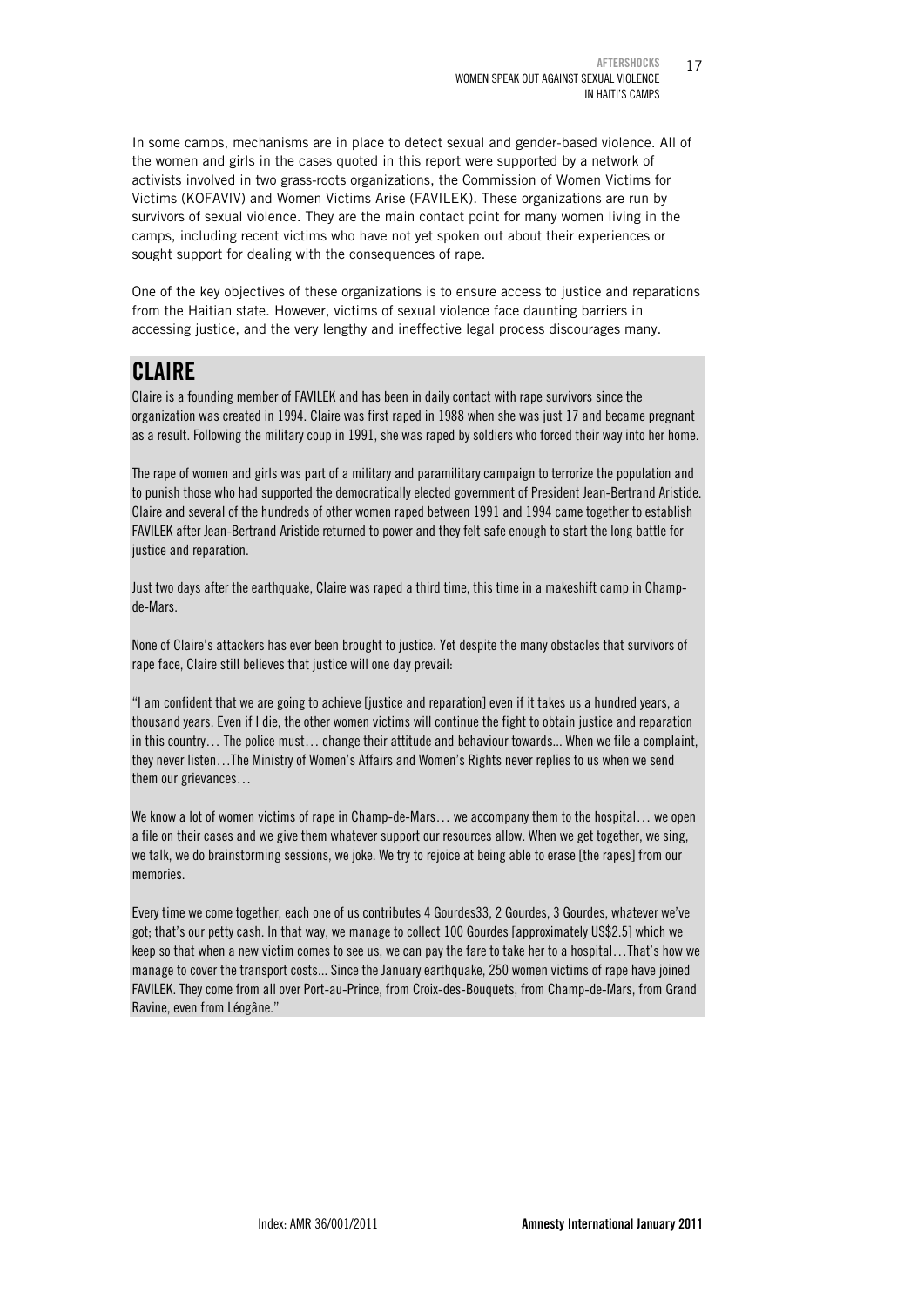# RECOMMENDATIONS

The government of Haiti must fulfil its obligations of protecting women and girls from genderbased violence in all circumstances and in particular by responding to specific risks girls and women confront in the camps of the internally displaced. Where capacity of institutions could limit the government's prevention and response to sexual and gender-based violence, it has nevertheless the responsibility of ensuring the leading role in coordinating measures, programmes, and actions by actors from the international community, including the MINUSTAH, UN agencies, humanitarian and non-governmental organizations. With the support of the international community, the government must take immediate and decisive action to address sexual and gender-based violence.

### RECOMMENDATIONS TO THE HAITIAN GOVERNMENT AND THE INTERNATIONAL COMMUNITY

 To treat the issue of violence against women as a priority for the humanitarian and the reconstruction effort in Haiti.

### RECOMMENDATIONS TO THE HAITIAN GOVERNMENT

Develop and implement a comprehensive strategy to prevent and respond to gender-based violence in the camps.

 Ensure effective and broad consultation and participation of women and girls in the conception and implementation of the strategy aimed at preventing and responding to gender-based violence;

Request assistance to set up a mechanism for collecting and preserving evidence of rape for future prosecutions of perpetrators;

#### Mapping out sexual and gender-based violence

 Conduct a comprehensive situation analysis on the risks confronting women and girls in the camps to fill in the gaps in data needed to develop protection measures against sexual and gender-based violence;

 Establish a mechanism to systematically collect information related to the nature and extent of gender-based violence in and around the camps;

 Establish a uniform and nation-wide mechanism to record reported cases of sexual and gender-based violence, providing tracking support to health care providers, the Haitian National Police, judicial authorities, and women's rights organizations;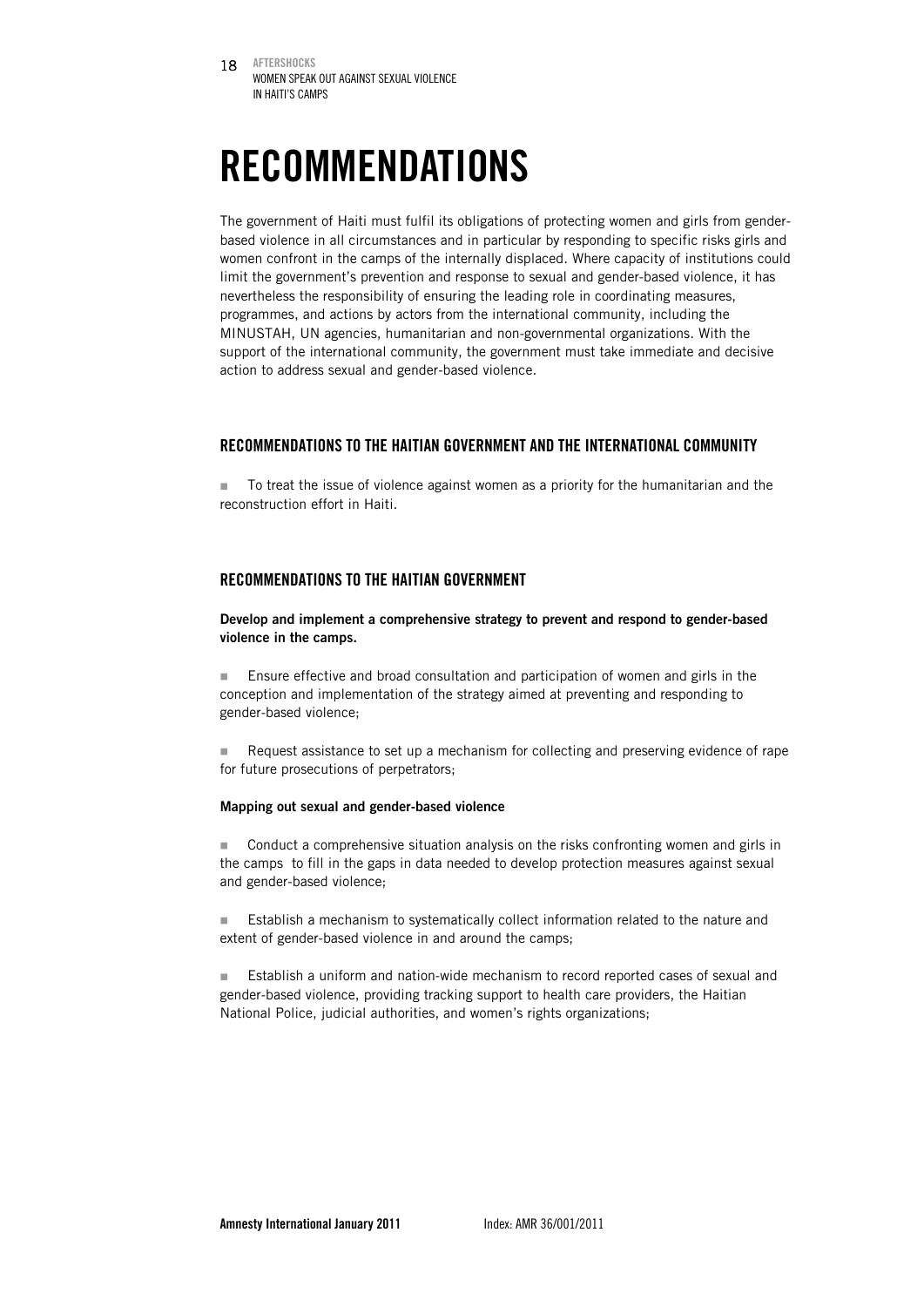I Identify existing and best practices on prevention measures, formal and informal, at camp and community levels;

 In all these processes, ensure active input and participation from women and girls, from the conception of the mechanisms to their monitoring and assessment;

#### Prevention, safety and security measures in the camps

**Promote and ensure consultation with and participation of girls and women in devising** and implementing protection measures at community level and within camps;

 Support prevention and protection initiatives at grass-root level when carried out in accordance with national laws and human rights provisions.

 Ensure Haitian National Police officers actively participate in programmed joint night patrols with UNPOL officers and that their presence adequately addresses protection concerns of women and girls in the camps;

#### Response

Take strong measures to fight impunity and give women clear information on the recourse that is available to them;

 Provide support to community-based initiatives and grass-roots organizations such as KOFAVIV and FAVILEK, and others supporting victims and survivors of gender-basedviolence. Add these organizations to the reference cards listing services available for survivors and victims of sexual violence that are widely distributed by the government;

Develop protocols for all officials involved in the investigation, prosecution and punishment of violence against women, with a view to ensuring that these processes are effective, consistent and transparent, and ensure survivors' access to justice and reparation;

**Ensure that the police provide a safe and confidential environment for women and girls** to report sexual violence, that there is mandatory registration of all complaints of violence against women and girls, and that all such complaints are promptly, impartially and effectively investigated;

 Empower the police to respond promptly to incidents of sexual and gender-based violence;

**Disseminate the guidelines on gender-based violence in the context of humanitarian** crisis among Haitian police officers;

**Ensure that legal provisions and procedures related to violence against women and girls** are consistently enforced by the Haitian National Police and the judiciary in such a way that all such crimes are identified and responded to appropriately;

Establish, fund and co-ordinate services to make health, legal and social services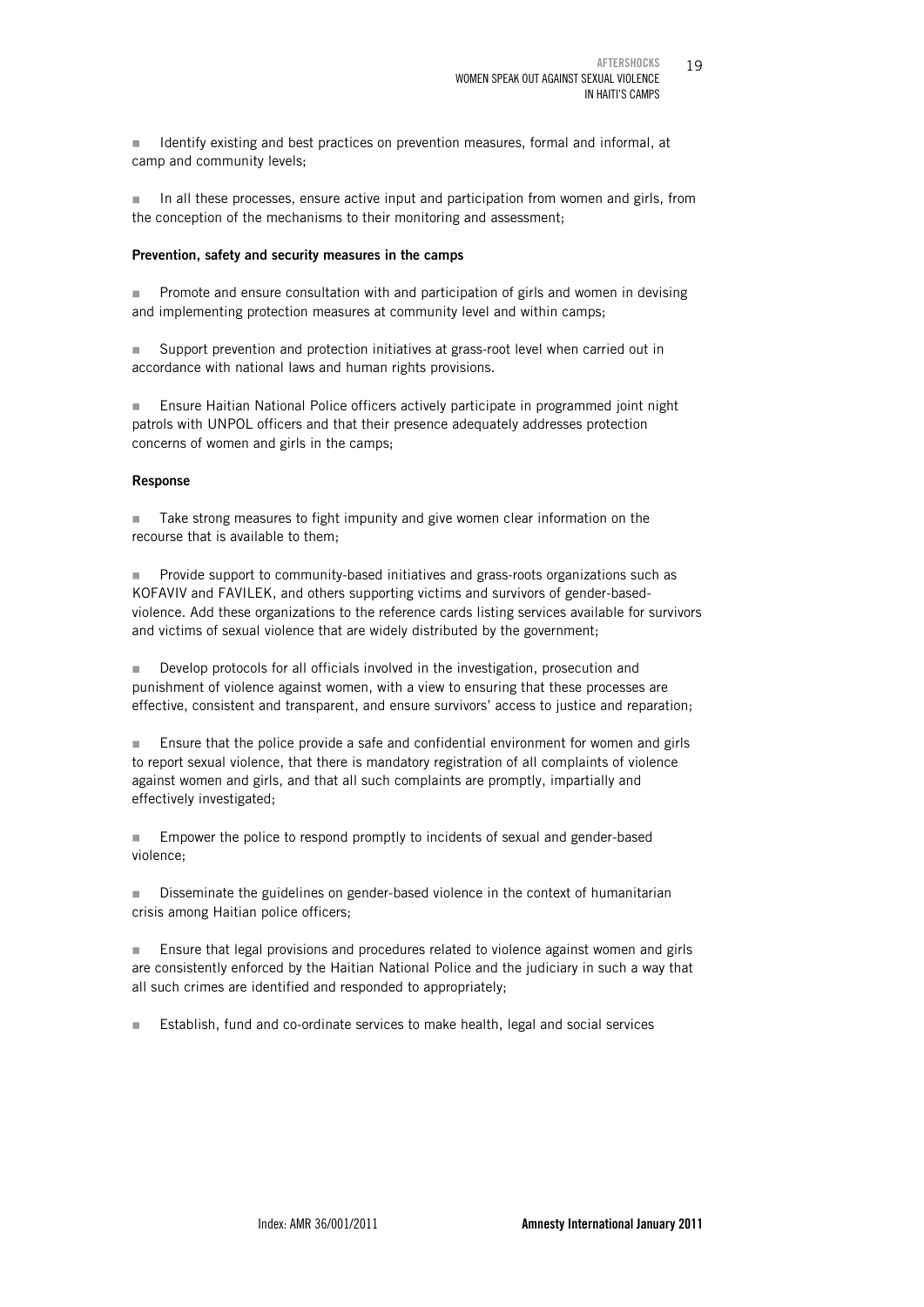20 AFTERSHOCKS WOMEN SPEAK OUT AGAINST SEXUAL VIOLENCE IN HAITI'S CAMPS

available to women and girls subjected to sexual and gender-based violence, including transport to medical facilities;

### Recommendations to the United Nations system in Haiti (including MINUSTAH)

**Maintain and extend police and military presence in the camps with a view to ensuring** security of women and girls with full coordination and participation of women and girls in devising protection and security strategies;

 Continue to support and strengthen non-governmental and grass-root organizations' capacity to monitor and seek redress for cases of sexual and gender-based violence;

■ Significantly increase the number of UN human rights monitors.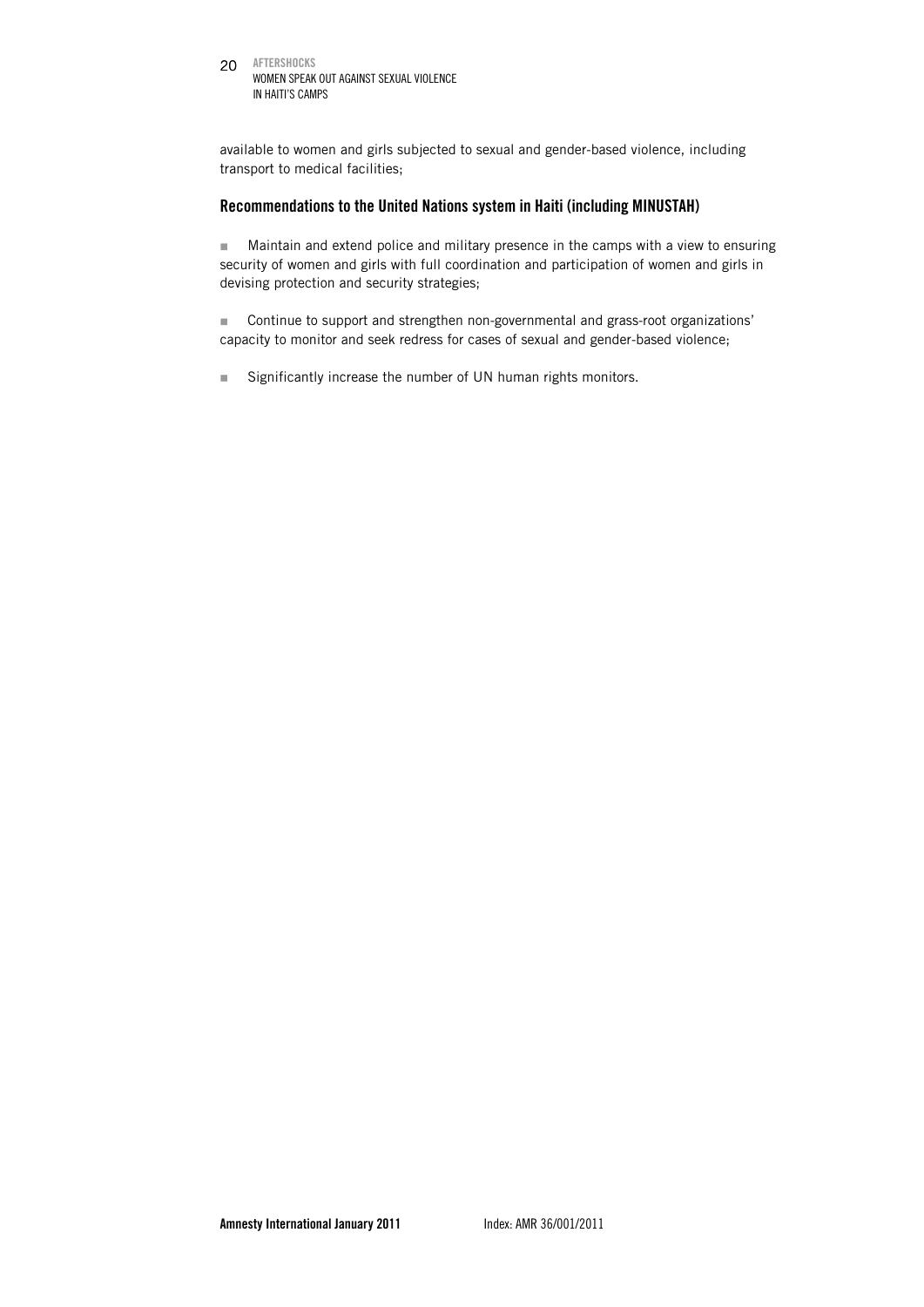# ENDNOTES

1

 $1$  UN Secretary-General's press encounter on Haiti, following his briefing to the Security Council, 18 January 2010. Available at: http://tinyurl.com/373w5kt. Accessed: November 2010.

2 International Organization for Migration (IOM), Camp Coordination Camp Management Cluster. Displacement Tracking Matrix v2.0 Update. December 9, 2010. Available at: http://tinyurl.com/35y4t3e. Accessed: December 2010.

<sup>3</sup> The richest 10 per cent of households controlled 68 per cent of total household revenues. Source: UNDP, *La vulnerabilité en Haïti. Chemin inévitable vers la pauvreté? Rapport national sur le développement humain – Haïti, Septembre 2004*. Available at: http://tinyurl.com/368bzn6.

4 Brookings-Bern Project on Internal Displacement, *Human Rights in Natural Disasters. Operational Guidelines and Field Manual on Human Rights Protection in Situations of Natural Disaster*, 2008; available at: http://tinyurl.com/2eaog3u; accessed October 2010.

<sup>5</sup> Gender-based violence is defined in the Declaration on the Elimination of Violence against Women as "any act of violence that results in, or is likely to result in, physical, sexual or psychological harm or suffering to women, including threats of such acts, coercion or arbitrary deprivation of liberty, whether occurring in public or private life." The Declaration covers violence in the family, violence in the community, and violence perpetrated or condoned by the state, wherever it occurs.

6 See for example: Amnesty International, *Haiti's Human Rights Challenge*, available at: http://tinyurl.com/2ed4zhv. For an overview of sexual and gender-based violence prior to the earthquake see: Amnesty International, *Don't turn your back on girls. Sexual violence against girls in Haiti*, (Index: AMR 36/004/2008); *Haiti: Overcoming poverty and abuse: Protecting girls in domestic service in Haiti,* (Index: 36/004/2009), available at www.amnesty.org; and Inter-American Commission on Human Rights, *The Right of Women in Haiti to be Free from Violence and Discrimination*, 10 March 2009 (OEA/Ser.L/V/II), available at: http://tinyurl.com/2b9v6nh.

 $<sup>7</sup>$  Haiti ratified the following binding international human rights treaties which are relevant for the</sup> protection of internally displaced persons: the International Covenant on Civil and Political Rights, the UN Convention on the Elimination of All Forms of Discrimination Against Women, the UN Convention on the Rights of the Child, and the UN Convention on the Rights of Persons with Disabilities.

8 This definition has been adopted by the Inter-Agency Standing Committee in 2000 (*Protection of Internally Displaced Persons, Policy Paper Series, No. 2, 2000*) and is based on a consultation carried out by the International Committee of the Red Cross involving some 50 humanitarian and human rights organizations. The Inter-Agency Standing Committee (IASC) is an inter-agency forum established in 1992 for coordination, policy development and decision-making involving key UN and non-UN humanitarian partners.

9 InterAction, *GBV Analysis: Lessons from the Haitian Response and Recommended Next Steps*. *An Analysis from InterAction's Gender-Based Violence Working Group*. Policy Paper, November 2010. Available at: http://tinyurl.com/2bnsze3. Accessed: November 2010.

<sup>10</sup> Representative of the UN Secretary-General on the Human Rights of Internally Displaced Persons, *Human Rights of Internally Displaced Persons in Haiti: Memorandum based on a Working Visit to Port-*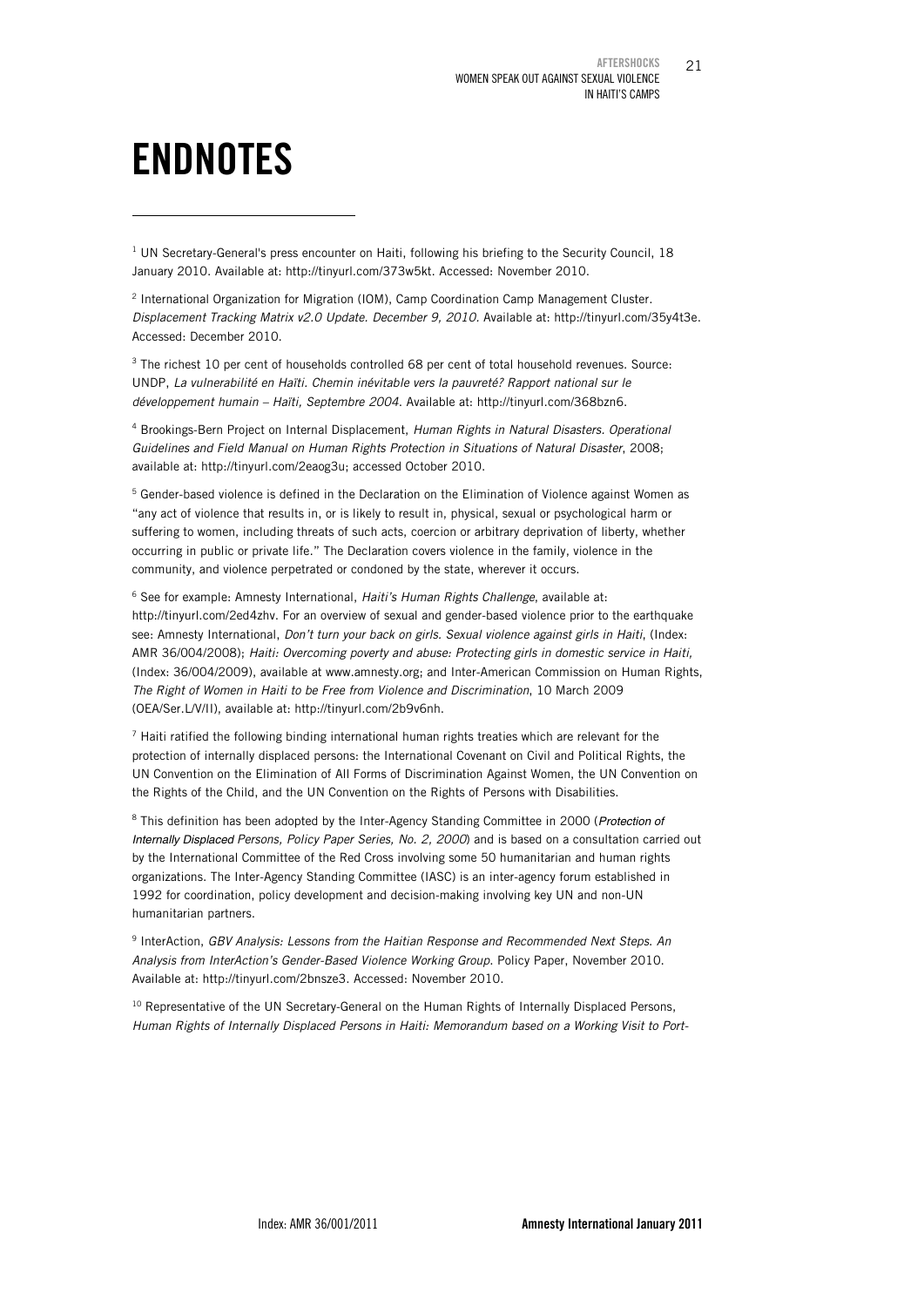-

*au-Prince (12-16 October 2010)*. The Interim Haiti Recovery Commission was established by Haiti's president and is comprised of Haitian officials and members of the international community, is cochaired by Haiti's Prime Minister and the UN Secretary-General's Special Envoy for Haiti, Bill Clinton. The Commission has been mandated to "conduct strategic planning and coordination and implement resources from bilateral and multilateral donors, NGOs, and the business sector" and to "approve project proposals based on their consistency and coordination with the Haiti Action Plan". Its mandate is due to last for 18 months. Source: http://www.cirh.ht/sites/ihrc/en/about%20us/Pages/default.aspx.

11 See for example: Institute for Justice and Democracy in Haiti, Bureau des Avocats Internationaux, *Our bodies are still trembling: Haitian women's fight against rape*, July 2010. Refugees International, "Haiti: Still Trapped in the Emergency Phase", 6 October 2010, available at: http://tinyurl.com/25uzns9.

<sup>12</sup> Amnesty International delegates also spoke with members of a local camp committee, local and international NGOs, community-based organizations, officials of foreign governments on mission in Haiti, and personnel from MINUSTAH and other UN agencies present in the country.

<sup>13</sup> In addition to KOFAVIV's report of cases of rape, SOFA (Haitian Women in Solidarity), a Haitian women's rights organization, reported that from January to June it received 114 victims of rape in its offices; 56 of them were girls. SOFA*, Rapport Bilan 10, Cas de Violence Accueillis et Accompagnés dans les 21 Centres Duvanjou de la Sofa de Janvier à Juin 2010.* 

14 Inter-Agency Standing Committee, *Human Rights in Natural Disasters. Operational Guidelines and Field Manual on Human Rights Protection in Situations of Natural Disaster*, 2008; available at: http://tinyurl.com/2eaog3u; accessed October 2010.

15 Elizabeth Ferris and Diane Paul, *"Protection in natural disasters"*, Brookings-Bern Project on Internal Displacement.

16 InterAction, *GBV Analysis: Lessons from the Haitian Response and Recommended Next Steps*.

<sup>17</sup> InterAction, *Prioritizing protection in Haiti: Lessons and Recommendations. Policy Paper, 2 November* 2010. Available at: http://tinyurl.com/26q323p.

<sup>18</sup> The humanitarian response to the earthquake by the Haitian government, UN agencies and NGOs is coordinated through thematic groups or clusters. This is a mechanism for coordinating humanitarian responses to major emergencies, adopted by the Inter-Agency Standing Committee in 2006. In Haiti, the UN Office for the Coordination of Humanitarian Affairs (OCHA) has implemented 13 clusters: Agriculture, Camp Coordination / Management, Early Recovery, Education, Emergency Telecommunications, Food, Health, Logistics, Nutrition, Protection (sub-clusters: child protection, and gender-based violence), Shelter and Non-Food Items, Water Sanitation and Hygiene.

19 Haiti Protection Cluster. *Situation Report, June 2010.* Available at: http://tinyurl.com/2g4rnm5. Accessed November 2010.

<sup>20</sup> The Gender-Based Violence Sub-Cluster aims to address both immediate humanitarian service delivery and action to prevent and respond to gender-based violence, as well as longer-term development of services, systems, and structures to protect women and girls from gender-based violence. Led by the UN Population Fund (UNFPA), with significant support from UNICEF, the GBV Sub-Cluster in Haiti includes UN and NGO membership (international and national) and the Haitian government.

<sup>21</sup>"While reliable statistics on GBV prevalence or GBV trends are notoriously difficult to collect and validate, anecdotal reports and qualitative assessments of risk factors for GBV point to a clear increase in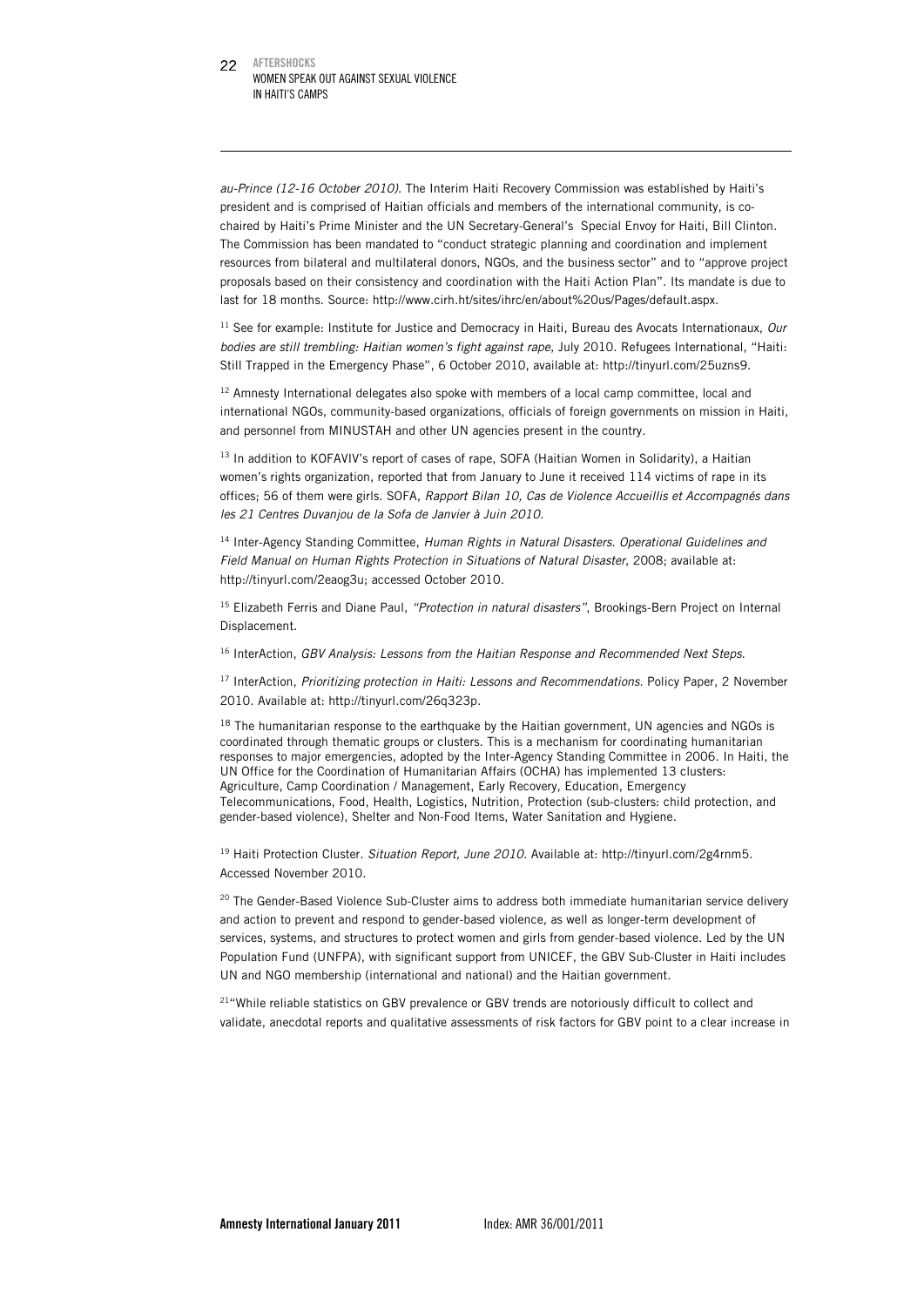what was already an exceptionally precarious situation for women and children in Haiti before the earthquake. Hard living conditions in camps are increasing the occurrence of protection cases, and women and children are further exposed to abuse, exploitation, violence and neglect." UNICEF, *Haiti Monthly Situation Report, September 2010*. Available at: http://tinyurl.com/335uo2w. Accessed November 2010.

22 IOM, Camp Coordination Camp Management Cluster. *Registration update, 15 October 2010.*

-

<sup>23</sup> The latest reports available to Amnesty International in October show that less than 30 per cent of the camps were managed by an agency. Source: Refugees International, "Haiti: Still Trapped in the Emergency Phase", 6 October 2010, available at: http://tinyurl.com/25uzns9.

<sup>24</sup> See UNICEF, "Confronting gender-based violence, and changing perceptions, in Haiti after the quake", available at: http://tinyurl.com/24d6xpy; Refugees International, "Haiti: Still Trapped in the Emergency Phase", 6 October 2010, available at: http://tinyurl.com/25uzns9; and Jenkins/Penn Haiti Relief Organization, http://jphro.org/.

<sup>25</sup> Representative of the UN Secretary-General on the Human Rights of Internally Displaced Persons, *Human Rights of Internally Displaced Persons in Haiti: Memorandum based on a Working Visit to Portau-Prince (12-16 October 2010)*. Available at: www.idjh.org.

<sup>26</sup> CEDAW General Recommendation 19 (Violence against Women), para.24 (t)

<sup>27</sup> Guiding Principles on Internal Displament, available at: http://tinyurl.com/kj36hc.

28 The *Guidelines for Gender-based Violence Interventions in Humanitarian Emergencies: Focusing on Prevention and Response to Sexual Violence* were first issued by the Inter-Agency Standing Committee in 2005, they are available at: http://tinyurl.com/299g4nc.

29 See, for example, Amnesty International, *Don't turn your back on girls. Sexual violence against girls in Haiti.*

 $30$  Under Strategic objective H.3. – Generate and disseminate gender disaggregated data and information for planning evaluation – governments must "develop improved gender-disaggregated and age-specific data on the victims and perpetrators of all forms of violence against women, such as domestic violence, sexual harassment, rape, incest and sexual abuse, and trafficking in women and girls, as well as on violence by agents of the State."

 $31$  See Concluding observations of the Committee on the Elimination of Discrimination against Women, Haiti, 43rd session, CEDAW/C/HTI/CO/7, 10 February 2009. Available at: http://tinyurl.com/25auay9.

32 The centre at Fort National was based on the Brazilian model of *Comisaria da mulher*, police stations especially designed for female victims. A second unit was operating at the Delmas 33 police station, which was also completely destroyed in the earthquake.

 $33$  Gourde is the official currency in Haiti; 1 Gourde = US\$ 0.02 (exchange rate of June 2010).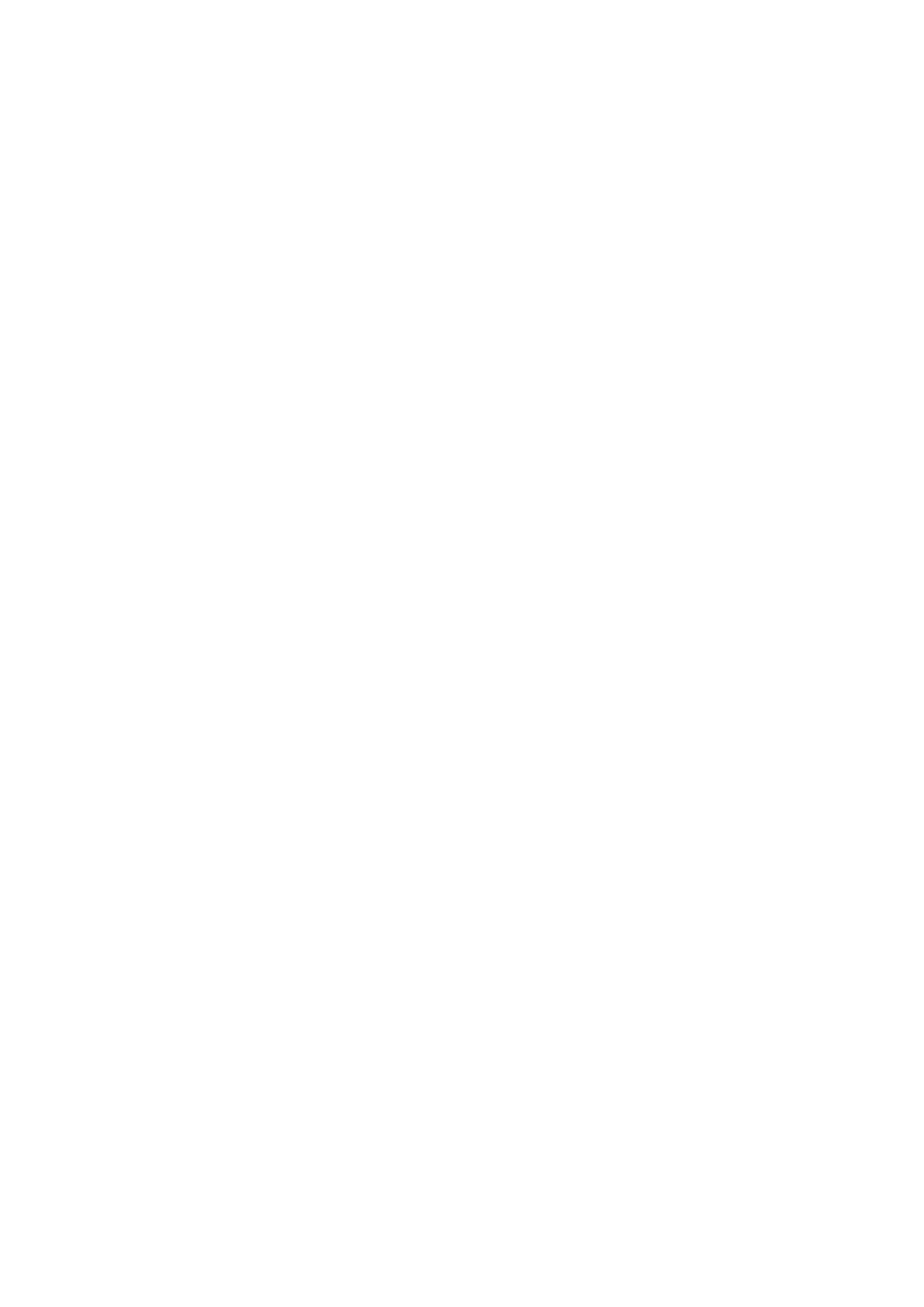**i want**

**to help**

# whetheR In A hIgh-pRoFIle conFlIct OR A FORGOTTEN CORNER OF THE gloBe, **amnestY international** cAMpAIgns FoR JustIce,FReeDoM AnD DIgnItY FoR All AnD seeks to **GALVANIZE PUBLIC SUPPORT TO BUILD** A BetteR woRlD

### **what can You Do?**

Activists around the world have shown that it is possible to resist the dangerous forces that are undermining human rights. Be part of this movement. Combat those who peddle fear and hate.

■ Join Amnesty International and become part of a worldwide movement campaigning for an end to human rights violations. Help us make a difference.

■ Make a donation to support Amnesty International's work.

### **together we canmake ourvoices heard.**

 $\Box$  I am interested in receiving further information on becoming a member of Amnesty International

| name                                                                                           |  |
|------------------------------------------------------------------------------------------------|--|
| address                                                                                        |  |
|                                                                                                |  |
| country                                                                                        |  |
| email                                                                                          |  |
|                                                                                                |  |
| I wish to make a donation to Amnesty International (donations will be taken in UK£, US\$ or €) |  |
| amount                                                                                         |  |
| please debit my<br>Mastercard<br>Visa                                                          |  |
| number                                                                                         |  |
| expiry date                                                                                    |  |
| signature                                                                                      |  |

Please return this form to the Amnesty International office in your country.

For Amnesty International offices worldwide: amnesty.org/en/worldwide-sites If there is not an Amnesty International office in your country, please return this form to:

**Amnesty International**, International Secretariat, Peter Benenson House, 1 Easton Street, London WC1X 0DW, United Kingdom